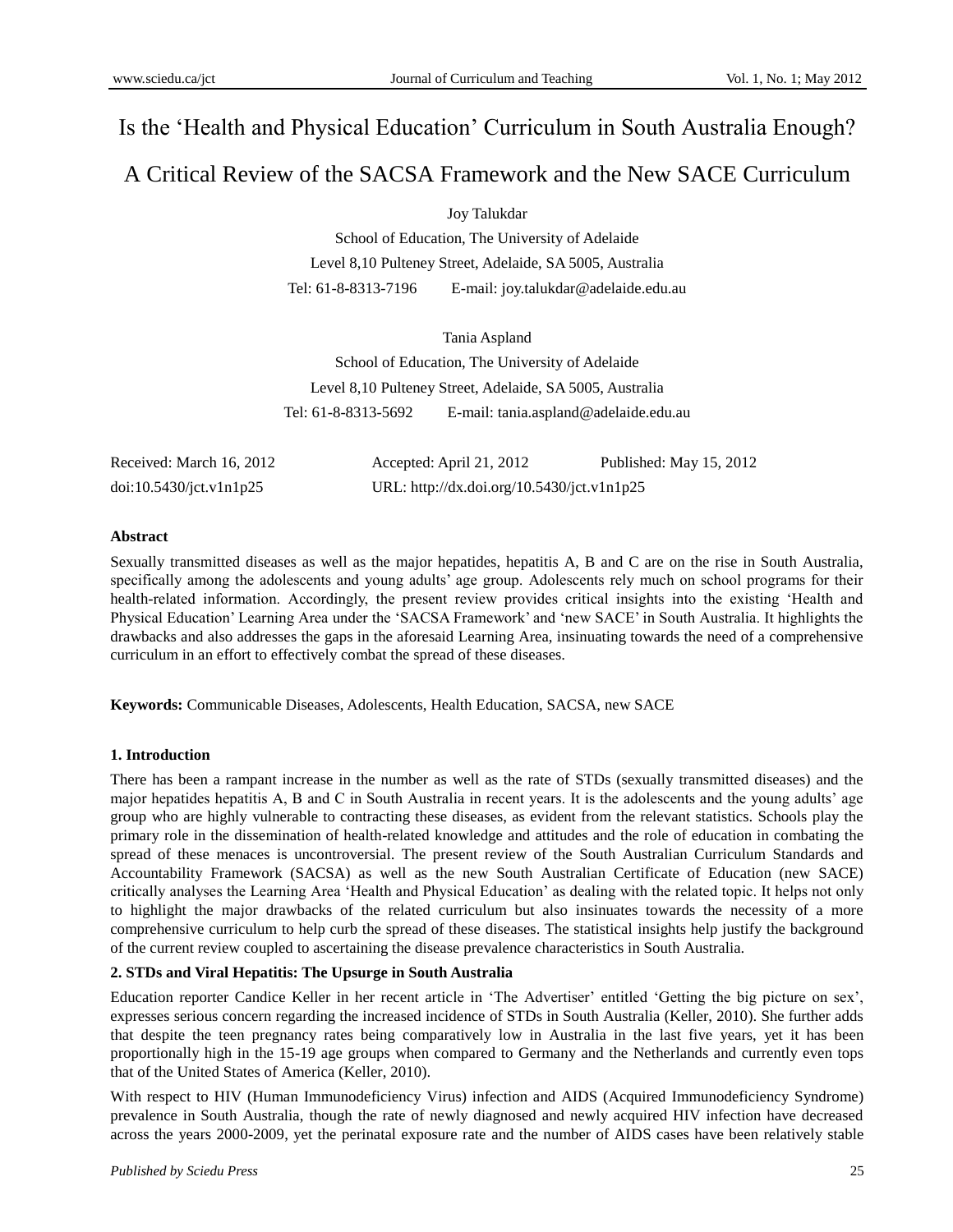over the same time span (National Centre in HIV Epidemiology and Clinical Research [NCHECR], 2010, pp. 33-53). The other relevant South Australian figures as revealed by the Annual Surveillance Report, 2010, regarding HIV infection and AIDS are summarised in Table 1 (NCHECR, 2010, pp. 33-53).

#### < Table 1 about here>

Newly diagnosed HIV infection is a notifiable condition in each State/Territory health jurisdiction in Australia. The cases of newly diagnosed HIV infection were notified through State/Territory health authorities to the national HIV surveillance centre on the first occasion of diagnosis in Australia. Additionally, information on the date of the last negative or indeterminate test or date of onset of primary HIV infection has been routinely sought through each State/Territory health jurisdiction for cases of HIV infection newly diagnosed in Australia from 1 January 1991.

Newly acquired HIV infection was defined as newly diagnosed infection with evidence of a negative or indeterminate HIV antibody test or a diagnosis of primary HIV infection within 12 months of HIV diagnosis. AIDS is notifiable by the diagnosing doctor in each State/Territory health jurisdiction in Australia and under the national HIV/AIDS surveillance procedures, AIDS notifications are forwarded to the national HIV surveillance centre for national collation and analysis. Cases of perinatal exposure to HIV were reported to the national HIV surveillance centre by paediatricians, through the Australian Paediatric Surveillance Unit, and through assessment of perinatal exposure in children born to women with diagnosed HIV infection. Further, the diagnoses of HIV infection in women and their exposed children were notified through national HIV/AIDS surveillance procedures (NCHECR, 2010, pp. 135-136).

The viral hepatitis figures in the context of the number and rate for South Australia, specifically for hepatitis A and B have increased over the time span 2005-2009 (NCHECR, 2010, pp. 59-63). The other viral hepatitis, hepatitis C, though turning out figures less than its previous four years as of 2009, yet has a high rate of incidence, whereas, hepatitis D has zero incidence throughout the time span of 2005-2009 (NCHECR, 2010, pp. 64-67). The summary of the viral hepatitis incidence in South Australia for hepatitis A, B, C and D across the years 2005-2009, are represented in Table 2 (NCHECR, 2010, pp. 59-67).

#### < Table 2 about here>

New diagnoses of hepatitis A, new diagnoses of hepatitis B, newly acquired hepatitis B and prevalent cases of hepatitis C infection are notifiable conditions in all State/Territory health jurisdictions in Australia. Accordingly, cases were notified by the diagnosing laboratory, medical practitioner, hospital or a combination of these sources, through State/Territory health authorities, to the National Notifiable Diseases Surveillance System. The population rates of diagnosis of viral hepatitis were calculated for each State/Territory using yearly population estimates, provided by the Australian Bureau of Statistics. Hepatitis B infection and hepatitis C infection was classified as newly acquired if evidence was available of acquisition in the 24 months prior to diagnosis according to the Communicable Diseases Network Australia 2004. A diagnosis of newly acquired hepatitis B infection is also notifiable in all health jurisdictions (NCHECR, 2010, p. 137).

With respect to the incidence of the classical and notifiable sexually transmissible infections (STIs) in South Australia across the years 2005-2009, the figures of chlamydia and infectious syphilis as of 2009 surpassed each of the previous four years, whereas gonorrhoea was relatively stable with donovanosis yielding zero incidence in the same time span (NCHECR, 2010, pp. 75-77). The comparative figures (number and rate) of these four diseases as of 2009 to that of 2005, are summarised in Table 3 (NCHECR, 2010, pp. 75-77).

#### < Table 3 about here>

The diagnoses of specific STIs were notified by State/Territory health authorities to the National Notifiable Disease Surveillance System, maintained by the Australian Government Department of Health and Ageing. Chlamydia was notifiable in all health jurisdictions except New South Wales prior to 1998, whereas gonorrhoea is a notifiable condition in all health jurisdictions with infectious syphilis being notifiable in all jurisdictions since 2004. For South Australia, diagnoses of STIs were notified by the diagnosing laboratory and the medical practitioner. Enhanced surveillance for infectious syphilis commenced in all State/Territory health jurisdictions in 2007 (NCHECR, 2010, p. 138).

Yet another perspective of viewing the aforesaid notifiable diseases, namely, HIV infection, chlamydia, gonorrhoea and syphilis takes the form of the age group contracting the respective disease, and hence indicative of the population at risk. The latest Quarterly Surveillance Report, issued September 2010 (published by the Government of South Australia, SA Health), highlights the relevant statistics from an age and gender perspective for the period April to June 2010, on a comparative basis with that of the previous quarter April to June 2009 (Sexually Transmitted Diseases Services [STDS], 2010). Table 4 represents the HIV infection in males across various age groups in South Australia for the period 1 April 2010 to 30 June 2010 on a comparative basis with that of the previous quarter 1 April 2009 to 30 June 2009, also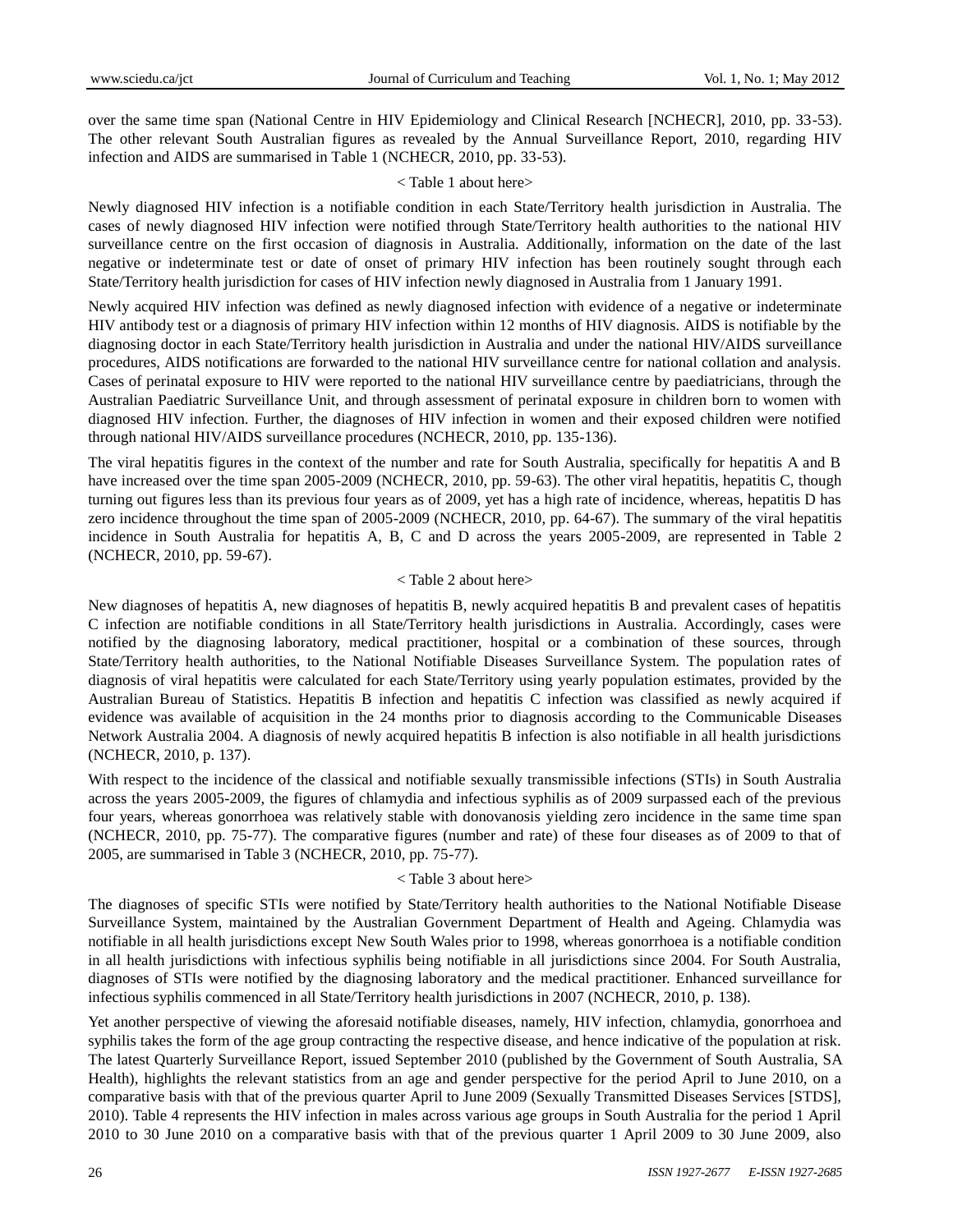revealing the figures to date (STDS, 2010, p. 5). The data pertains only to males as for each of the periods 1 April 2009 to 30 June 2009 and 1 April 2010 to 30 June 2010, only two female cases were detected with HIV infection (STDS, 2010, p. 5).

#### < Table 4 about here>

Table 5 represents the genital chlamydial infection in South Australia for the periods 1 April 2009 to 30 June 2009, 1 April 2010 to 30 June 2010 and year to date, highlighting the age group by sex (STDS, 2010, p. 8). It should be noted here in this respect that under the diseases to be notified to the National Notifiable Diseases Surveillance System, Australia, South Australia reports only genital tract specimens of chlamydial infections and does not include *Chlamydia trachomatis* identified from cervical, rectal, urine, urethral, throat and eye samples (Communicable Diseases Intelligence [CDI], 2010, p. 163).

#### < Table 5 about here>

Table 6 represents the gonococcal infection in South Australia for the periods 1 April 2009 to 30 June 2009, 1 April 2010 to 30 June 2010 and year to date, highlighting the age group by sex, where as Table 7 highlights the same parameters though for the periods 1 January 2009 to 30 June 2009, 1 January 2010 to 30 June 2010 and year to date (STDS, 2010, pp. 11 and 13).

#### $\langle$  Tables 6 & 7 about here $>$

Thus, the statistics cited so far reveals the recent incidences of the notifiable STIs and viral hepatitis in South Australia and highlights the major diseases prevalent in South Australia. Tables 1, 2 and 3 respectively highlight the high prevalence of HIV infection and AIDS (both newly diagnosed as well as newly acquired cases of HIV infection and AIDS), hepatitis A, B and C (Hepatitis D, though being notifiable, has no reported cases since 2005 as of 2009) and chlamydia, gonorrhoea and syphilis (donovanosis, though being notifiable, has no reported cases since 2005 as of 2009) in South Australia. Additionally, the second part of the data represents the vulnerable age groups prone to contracting these diseases. Tables 4-6 (incorporating the periods 01/04/10-30/06/10, for HIV, genital chlamydial and gonococcal infection, respectively) highlight the age group ≥40 (greater than and equal to forty and in males only) as most prone to HIV infection (only to be followed by the age group 25-39), the age groups 20-24 and 15-19 respectively (both gender combined) for genital chlamydial infection and the age groups 25-29 and 20-24 respectively (both gender combined) for gonococcal infection. Finally, Table 7 (for the period 01/01/10-30/06/10, highlighting syphilis infection) reveals the age groups 30-34 and 20-24 respectively (both gender combined) as being susceptible to syphilis infection. It is clearly evitable from the discussion that the adolescents and young adults' age groups are primarily susceptible to contracting these diseases. In addition to the disease conditions discussed above, South Australia also has high incidence of warts and herpes, as revealed by the Clinic 275 Summary statistics in Table 8 (STDS, 2009).

#### < Table 8 about here>

It should be noted in this context that molluscum contagiosum, though often sexually transmitted in adults is considered a minor clinical problem. Likewise, bacterial vaginitis (or bacterial vaginosis) and candida vaginitis (or vulvovaginal candidiasis), though reported to have a few but insignificant incidences of sexual mode of transmission, are also designated as trivial (Holmes et al., 2008).

#### **3. The Role of an Effective Education**

"In Australia, where we pride ourselves on our healthy outdoor life, disease of any sort is not something we like to think about. And disease as unwholesome and unpleasant as V.D. [venereal disease] does not sit comfortably with the image of the fit suntanned young Australian" (Bradford, 1985, p. 7). The above excerpt had been penned almost 25 years back, nevertheless, till date, the health and wellbeing of Australians is a major concern (Australian Institute of Health and Welfare [AIHW], 2008 & 2010). The vulnerability of contracting the majority of these diseases is led by young people and adolescents (STDS, 2010). The World Health Organization [WHO] (2011) in this regard correlates many serious diseases in adulthood, which includes STIs and HIV, as having their roots in adolescence.

Adolescents, however continue to remain uninformed about STIs with the exception of HIV/AIDS (Clark, Jackson & Allen-Taylor, 2002), with limited disease knowledge often associated with multiple sex partners (Yacobi et al., 1999), inconsistent condom use (Burazeri, Roshi & Tavanxhi, 2004), delaying treatment of disease (Fortenberry, 1997) and failing to return for STI screening results (Kahn et al., 2003). In line with the above assertion, three nationally representative research in Australia (two on young people and one on youth and adults), aimed at evaluating the knowledge, attitudes, beliefs and behaviours of the targeted population towards STIs, HIV/AIDS and sexual health, yielded the following results.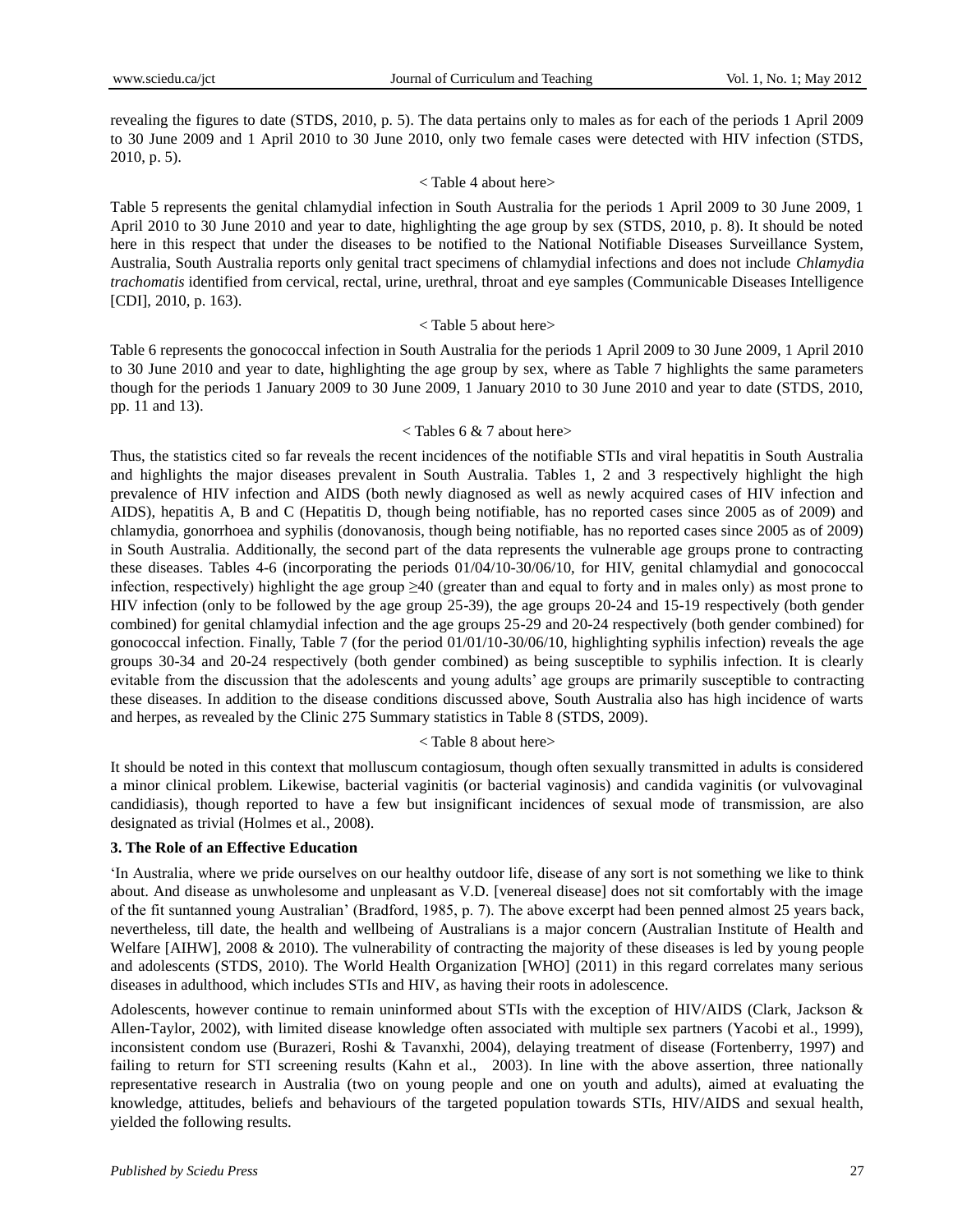The first one, the fourth of its kind, involving nearly 3,000 Year 10 and Year 12 students and representing more than 100 secondary schools from the Government, Catholic and Independent school systems from every jurisdiction in Australia, revealed poor STI knowledge specifically related to chlamydia, hepatitis A, B, and C, and HPV (Human Papillomavirus) and cervical cancer, with the majority of students reporting some form of sexual activity and the existence of multiple partners (Smith et al., 2009). Additionally, less than one in 10 students believed that they were at risk of infection with HIV/AIDS, an STI and hepatitis B or C, and not using a condom during sex was only associated with increased perceived risk of infection with HIV/AIDS and STIs where a student"s sexual partner was someone they had met for the first time (Smith et al., 2009).

The second one, the first of its kind, involving sexually active young Australians aged between 16 and 29 years and entailing 2,524 online interviews, reported scanty knowledge level regarding STIs (with the exception of HIV/AIDS) specifically in the area of symptom recognition, with "safe sex" being synonymous with condoms, but more likely in the context of contraception rather than STI protection (Stancombe Research & Planning P/L, 2009). Further, the perceived risk status of contracting an STI, though revealed an increase among those with six or more sexual partners in the past 12 months, yet the majority of the research sample did not see themselves as "at risk" (Stancombe Research & Planning P/L, 2009).

Finally, the third one, also the first of its kind and conducted on 19,307 respondents between the ages of 16 and 59 years in Australia through telephonic interviews, again revealed a poor knowledge of transmission routes and health consequences of the most common STIs (Grulich et al., 2003a), with condom use being associated with partner type and not using another form of contraception (de Visser et al., 2003) and sexual and injecting risks being associated with indices of lower socio-economic status and bisexual identity (Grulich et al., 2003b).

In view of the evident knowledge gap of adolescents regarding STIs, the role of an effective education is uncontroversial and has been emphasised in global as well as several national and regional strategies (Department of Health, 2001; Department of Health and Ageing [DHA], 2010a, 2010b, 2010c & 2010d; HIV/Hepatitis C Policy and Programs Communicable Disease Control Branch SA Health, 2009a & 2009b; Sexual Health & Family Planning Australia, 2010 & WHO, 2006). In this regard, connectedness to the school during adolescence stands out to be pivotal not only in the context of the development of health-related positive educational outcomes but also in the reduction of health-risk behaviour (Blum & Libbey, 2004; Libbey, 2004 & Resnick, 2000). The Gatehouse Project (2008) also emphasises that "schools are probably the only point of close to universal access to young people at a time during which both emotional problems and behaviours with long-lasting harmful effects on health are emerging". Additionally, there is researched evidence to substantiate that schools are being confided in, by Australian secondary students to be one of their most useful source of information regarding sexual health and relationships (Smith et al., 2009).

#### **4. The SACSA Framework and the New SACE Curriculum**

The SACSA and the new SACE are responsible for the development of the "Curriculum and Learning Provisions" in South Australia, respectively for the Years R-10 and Years 11 and 12 (Government of South Australia, 2009b). Before highlighting the scope and provisions mentioned thereof in the Learning Area "Health and Physical Education" under the SACSA and the new SACE, regarding sexually transmissible infections, it would also be crucial to gain an overview of the South Australian education system in this regard.

The South Australian education system, run by the Department of Education and Children"s Services (DECS) identifies its key functions as:

- (1) to set the directions for education and care in South Australia, by ensuring that the state"s education system is well positioned to deliver high quality education. This is envisaged via strategic and coordinated leadership in implementing the South Australia"s Strategic Plan, integrating policy development in collaboration with key stakeholders and planning for an effective workforce to meet current and future requirements.
- (2) to provide and regulate children's services, by involving the provision of preschool services, administration of Family Day Care, sponsorship of Outside School Hours Care programs and the establishment and enforcement of minimum standards for all types of child care, and
- (3) to manage the state's education system, by delivering high quality primary and secondary education to school students across the state, being responsible for the education of children and students across all areas of the curriculum and preparing young people to be active and productive members of a democratic society. In the execution of such an endeavour, it aims at involving parents and local communities in the education of children and students (Government of South Australia, 2009a).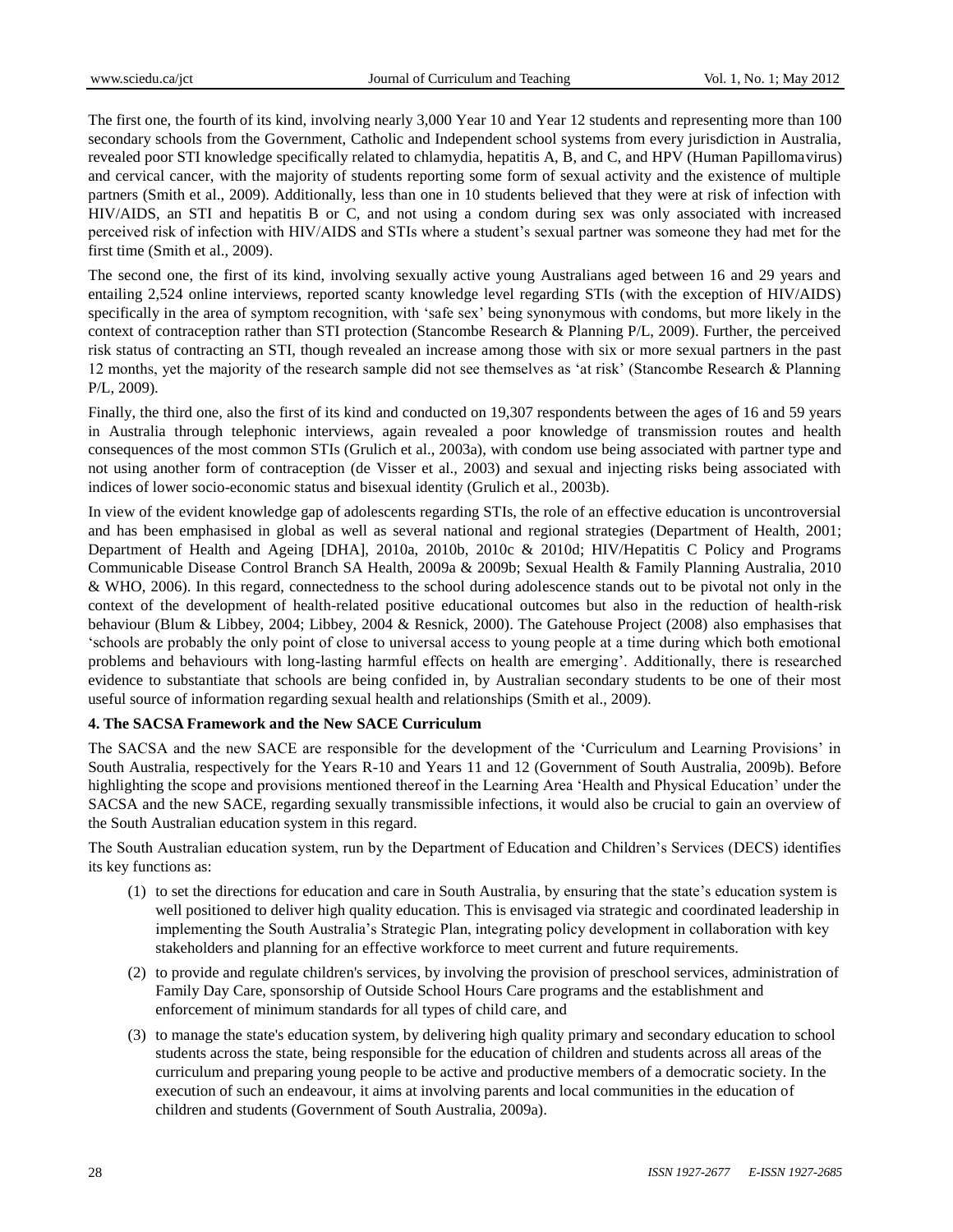#### *4.1 The SACSA Framework and Health and Physical Education*

As a single connected framework from Birth to Year 12, the SACSA Framework aims to support continuity for all learners through children"s services and schooling. The key elements of the Framework are the Curriculum Bands through which the scope of learning is organised, the Curriculum Scope which is organised around Learning Areas, and Standards which encompass Developmental Learning Outcomes (Government of South Australia, 2001a).

The teaching, learning and assessing structure in the SACSA Framework, within the Birth to Year 12 continuum are organised through four Curriculum Bands. The Bands in turn, being highly representative of the learners" physical, social, emotional and cognitive development, also take into account their diverse backgrounds and prior learning experiences. The Bands are:

| Early Years Band:   | Birth to the end of Year 2 of school (comprising three phases: Birth–Age 3; |
|---------------------|-----------------------------------------------------------------------------|
|                     | Age 3–Age 5; Reception–Year 2)                                              |
| Primary Years Band: | Years 3 to 5 of school                                                      |
| Middle Years Band:  | Years 6 to 9 of school, and                                                 |
| Senior Years Band:  | Years 10 to 12 of school (Government of South Australia, 2001a, p. 23).     |

These Bands, however, are not intended to parallel school structures, with five-year-old children for example, being represented in the Age 3–Age 5 phase of the Early Years Band as well as in the Reception–Year 2 phase (Government of South Australia, 2001a). The overview of the "Key Ideas" (Scope) of the Learning Area, Health and Physical Education, under the Strand "Health of Individuals and Communities", as developed by SACSA are summarised in Table 9 (Government of South Australia, 2001b).

#### < Table 9 about here>

### *4.2 The New SACE Curriculum and Health and Physical Education*

The new SACE, being progressively introduced to ensure that students gain the skills they need for work and life, has been updated and strengthened to meet the needs of students, families, higher and further education providers, employers and the community. The new SACE builds upon the achievements of the current SACE and will help students develop the skills and knowledge they need to succeed – whether they are headed for further education and training, university, an apprenticeship or straight into the workforce (Government of South Australia, 2009c). The design of the New SACE is underpinned by four ideas:

- (1) the diversity of students, in that students" differ in their experiences, aspirations and abilities,
- (2) different places of learning as learning occurs in a variety of places, including schools, registered training organisations, higher education institutions, workplaces and in the community,
- (3) personalised learning pathways, taking into account that students will pursue diverse pathways both within and beyond their schooling, and
- (4) consistent and transparent standards, with assessment of students" evidence of learning occurring through the consistent and transparent application of performance standards (Government of South Australia, 2009c).

Some salient features of the New SACE are highlighted as follows:

- (1) 200 credits is required to qualify SACE with a C grade or higher for compulsory subjects with one semester in a subject being 10 credits and two semesters in a subject worth 20 credits
- (2) Most students start their SACE in Year 10 and after Year 10, there are two "stages" of the SACE: Stage 1 is generally completed in Year 11 and Stage 2 is generally completed in Year 12
- (3) The Personal Learning Plan, is a Stage 1 compulsory subject, usually done in Year 10, worth 10 credits and requiring a minimum grade of C or higher
- (4) In Stage 1, the required combination is the Personal Learning Plan worth 10 credits, with an additional 20 credit from a range of English subjects or courses and a further 10 credits from a range of mathematics subjects or courses – and these must be completed with a minimum C grade or higher
- (5) In Stage 2, the required combination is the Research Project worth10 credits and 60 additional credits with other Stage 2 subjects and courses– and these must be completed with a minimum C grade or higher
- (6) The Research Project (worth 10 credits) is a new compulsory subject for Stage 2 students with a chance to do in-depth research and study a topic of interest, requiring a minimum grade of C or higher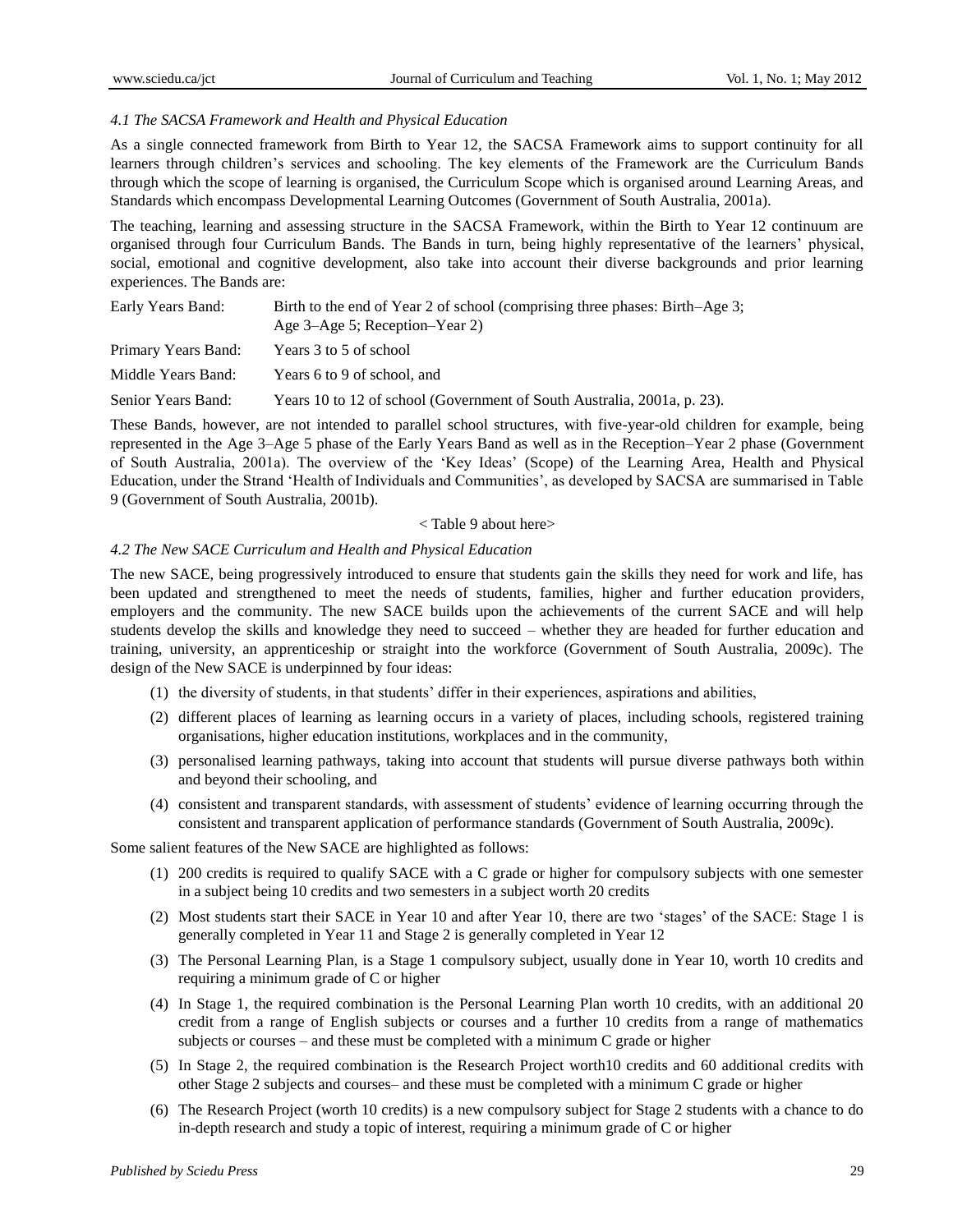(7) The SACE Board also offers Modified Subjects as options for students who have any of the following: severe multiple disabilities or moderate to profound intellectual disability or mild intellectual disability and, studying a Modified Subject, will gain credits towards the SACE but not a grade for the subject (Government of South Australia, 2009c).

The overview of the "Learning and Assessment Requirements" (Subject Summary) of "Health" under the Learning Area, Health and Physical Education, as developed by New SACE are summarised in Table 10 (Government of South Australia, 2010a & 2010b).

#### < Table 10 about here>

The Subject "Health" is also provided in modified form (Modified Subjects) for students with identified intellectual disabilities, under the new SACE Curriculum, for both Stage 1 and Stage 2, and may be studied as a 10-credit or a 20-credit subject, respectively, for each Stage, with the 'Key Learning Areas', identified as:

- Key Area 1: Personal Health
- Key Area 2: Healthy Living
- Key Area 3: Relationships
- Key Area 4: Well-being
- Key Area 5: Safe Living
- Key Area 6: Safe Workplaces
- Key Area 7: Leisure and Recreational Activities
- Key Area 8: Indoor and Outdoor Recreation (Government of South Australia, 2010c)

#### *4.3The SACSA and the New SACE: The Facts*

The justification of the body of literature established thus lies on the fact that neither the "Health and Physical Education" Curriculum under the SACSA Framework, nor the "Health" (including the Modified one) under the new SACE details sexually transmissible infections/diseases as underpinning the 'Key Ideas' and 'Learning and Assessment Requirements' of the respective curriculums. Though the SACSA Framework identifies STDs as one of the major health concerns within Australia ([In] [T] [KC1] [KC6]), the social and cultural factors influencing this health concern have been suggested for exploration in an effort to address the constructs and effects of social inequities (Government of South Australia, 2001b), rather than the details of the diseases. Additionally, the SACSA Framework ("Health of Individuals and Communities" Strand), mentions "children identifying safe and unsafe situations in different spheres, and acting accordingly" (for Early Years Band), "students identifying and analysing factors of potential hazards or threats to health and accepting responsibility for their future wellbeing and acting accordingly" (for Primary Years Band), "students considering and critically examining the range of influences on their health associated with increasing freedom of choice and effectively managing risky and challenging situations" (for Middle Years Band) and finally, for the Senior Years Band, "students examining the long-term effects of their behaviour, including risks taken with increasing freedom on self and society health and accordingly planning and developing strategies and practices" [Refer items in bold in Table 9 earlier]. Nevertheless, the curriculum lacks and fails to comprehensively deal with the allied topic of STDs and its concomitant prevention.

Likewise, the Health 2011 Subject Outline - Stage 1, under the new SACE Curriculum mentions "the development and maintenance of support networks and positive, safe relationships" alongside "sexual relationships and health" (under Option Study 5, Stage 1) and "the role of sexual education and sexual health in general health" (under Option Study 7, Stage 1) (Government of South Australia, 2010a & 2010b). Similarly, Stage 2 focuses on "knowledge as a core aspect of health' and 'education and the improvement of health literacy' (under Core Concept 1) and 'representation of the diversity of sexual relationships like heterosexuality, homosexuality, bisexuality and trans-sexuality in society", "ways of exploring sexual relationships from a range of perspectives', 'the definition and practice of sexual safety' and 'the connection between sexuality and relationships" (under Option Study 3) and "common challenges and risks to the health of young people and their overall impacts on personal and community health" and "analysis of common perceptions of health risks compared to actual data' (under Option Study 5) (Government of South Australia, 2010a & 2010b). The irony of the facts presented prevails in that at Stage 1, none of the Core Concepts addresses the issue at hand and the student still has 6 choices remaining to opt from Option Studies (even if the student is going in for the 20-credit course requiring three Option Studies), which might not necessarily include Options 5 and 7 in which the issue is addressed. Similarly, at Stage 2, Core Concept 2 doesn"t address the issue (and the student requires only one Core Concept, for both credits) and the student again has 5 choices remaining to opt from Option Studies, which might not necessarily include Options 3 and 5 in which the issue is addressed (even when considered that the student is going in for the 20-credit course requiring three Option Studies) [Refer items in bold in Table 10 earlier].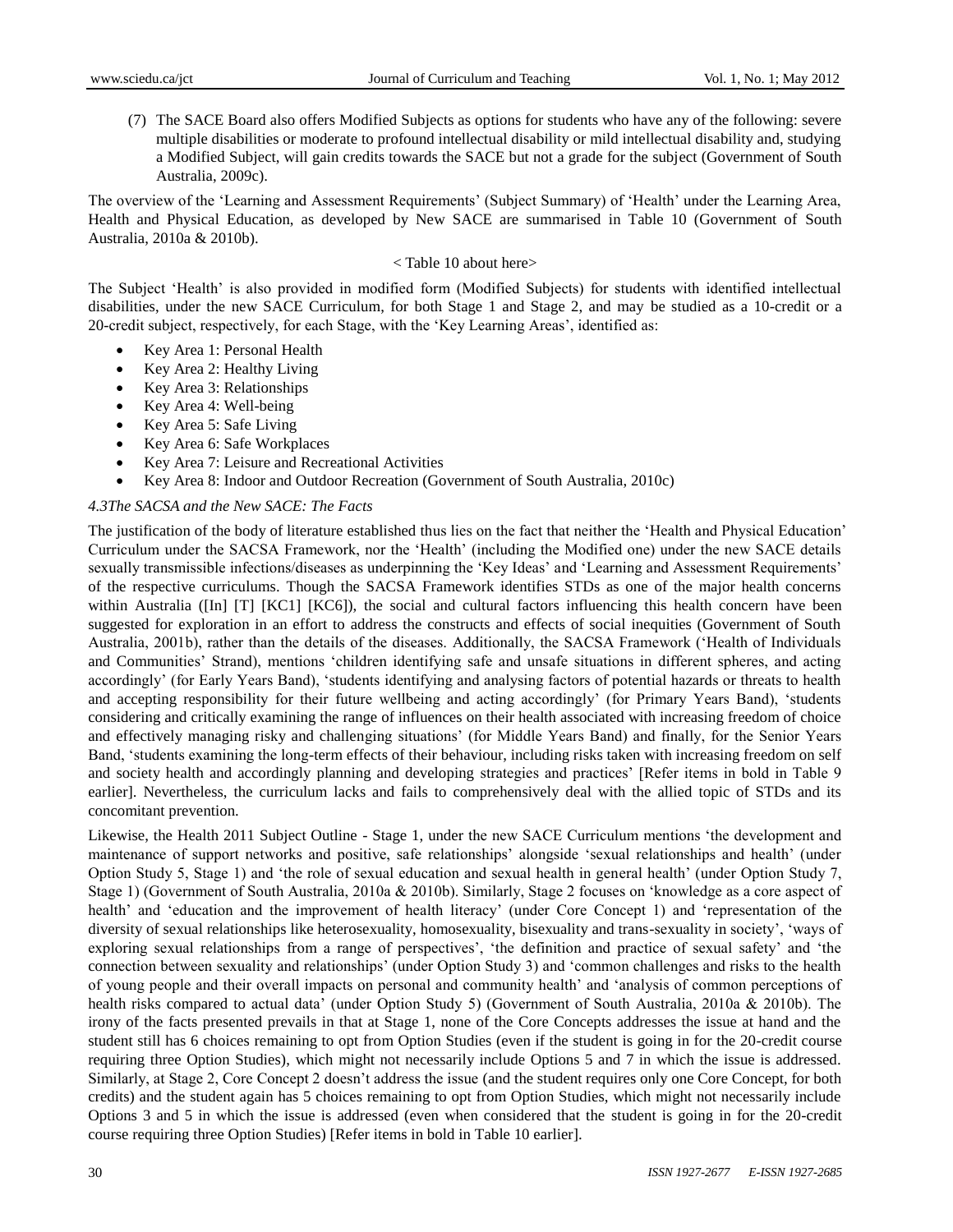The lacunae of addressing the issue of sexually transmissible infections and related diseases, is clearly evident from the discussion thus, clearly insinuating towards the necessity of a more comprehensive curriculum. Keller (2010) also asserts in this regard that in South Australia, in spite of sexuality education comprising a "significant component" of the health and physical education curriculum doesn"t validate that it is taught. With New South Wales being the only State to compulsorily enforce sexuality education in schools, South Australia still leaves it up to the individual school to tackle the sensitive issue coupled to parents rights of their ward"s withdrawal regarding lessons about sex, health and relationships (Keller, 2010).

#### **5. Conclusion**

The present review brings to surface the status quo of the provisions entitled in the SACSA and the new SACE Curriculum regarding dealing with STDs and the like diseases. In South Australia, given the increased incidence of STDs and viral hepatitis, specifically among the adolescents and young adults" age groups, the curriculum dealing with the same should be a more comprehensive and elaborate one. This should be more so, based on the fact that schools are envisaged by Australian secondary students to be one of their most useful source of information regarding sexual health and relationships. Accordingly, the curriculum construction should facilitate the cause, rather than overlooking the same in an effort to actively curb the spread of these diseases for a better tomorrow.

#### **References**

Australian Institute of Health and Welfare. (2008). *Australia's health 2008*. *Australia's health series no. 11, Cat. no. AUS 99*. Australian Government. Retrieved April 28, 2011 from:<http://www.aihw.gov.au/publications/index.cfm/title/10585>

- Australian Institute of Health and Welfare. (2010). *Australia's health 2010*. *Australia's health series no. 12, Cat. no. AUS 122*. Australian Government. Retrieved April 28, 2011 from:<http://www.aihw.gov.au/publications/index.cfm/title/11374>
- Blum, R.W., & Libbey, H.P. (2004). School connectedness Strengthening health and education outcomes for teenagers. *Journal of School Health*, 74(7), 231-232[. http://dx.doi.org/10.1111/j.1746-1561.2004.tb08278.x](http://dx.doi.org/10.1111/j.1746-1561.2004.tb08278.x)
- Bradford, D. (1985). *A.I.D.S., Herpes, and everything you should know about V.D. in Australia* (2nd ed.). Carlton, Victoria: Melbourne University Press.
- Burazeri, G., Roshi, E., & Tavanxhi, N. (2004). Does knowledge about sexually transmitted infections increase the likelihood of consistent condom use? *Preventive Medicine*, 39(6), 1077-1079. <http://dx.doi.org/10.1016/j.ypmed.2004.04.016>
- Clark, L.R., Jackson, M., & Allen-Taylor, L. (2002). Adolescent knowledge about sexually transmitted diseases. *Sexually Transmitted Diseases*, 29(8), 436-443.<http://dx.doi.org/10.1097/00007435-200208000-00002>
- Communicable Diseases Intelligence. (2010). *September 2010 Quarterly report*. *ISSN 1445-4866 vol. 34 no. 3*. Department of Health and Ageing, Australian Government. Retrieved April 27, 2011 from: <http://www.health.gov.au/internet/main/publishing.nsf/Content/cdi3403-1>
- Department of Health. (2001). *Talking Sexual Health*. Department of Education, Government of Western Australia. Retrieved April 29, 2011 from:

[http://www.latrobe.edu.au/arcshs/downloads/arcshs-research-publications/TSH\\_full\\_teacher\\_resource.pdf](http://www.latrobe.edu.au/arcshs/downloads/arcshs-research-publications/TSH_full_teacher_resource.pdf)

- Department of Health and Ageing. (2010a). *National Hepatitis B Strategy 2010-2013. Publication no. 6636*. Australian Government. Retrieved April 29, 2011 from:
	- [http://www.health.gov.au/internet/main/publishing.nsf/Content/ohp-national-strategies-2010-hepb/\\$File/hepb.pdf](http://www.health.gov.au/internet/main/publishing.nsf/Content/ohp-national-strategies-2010-hepb/$File/hepb.pdf)
- Department of Health and Ageing. (2010b). *Second National Sexually Transmissible Infections Strategy 2010-2013*. *Publication no. 6661*. Australian Government. Retrieved April 29, 2011 from: [http://www.health.gov.au/internet/main/publishing.nsf/Content/ohp-national-strategies-2010-sti/\\$File/sti.pdf](http://www.health.gov.au/internet/main/publishing.nsf/Content/ohp-national-strategies-2010-sti/$File/sti.pdf)
- Department of Health and Ageing. (2010c). *Sixth National HIV Strategy 2010-2013*. *Publication no. 6662*. Australian Government. Retrieved April 29, 2011 from:

[http://www.health.gov.au/internet/main/publishing.nsf/Content/ohp-national-strategies-2010-hiv/\\$File/hiv.pdf](http://www.health.gov.au/internet/main/publishing.nsf/Content/ohp-national-strategies-2010-hiv/$File/hiv.pdf)

Department of Health and Ageing. (2010d). *Third National Hepatitis C Strategy 2010-2013*. *Publication no. 6637*. Australian Government. Retrieved April 29, 2011 from:

[http://www.health.gov.au/internet/main/publishing.nsf/Content/ohp-national-strategies-2010-hcv/\\$File/hcv.pdf](http://www.health.gov.au/internet/main/publishing.nsf/Content/ohp-national-strategies-2010-hcv/$File/hcv.pdf)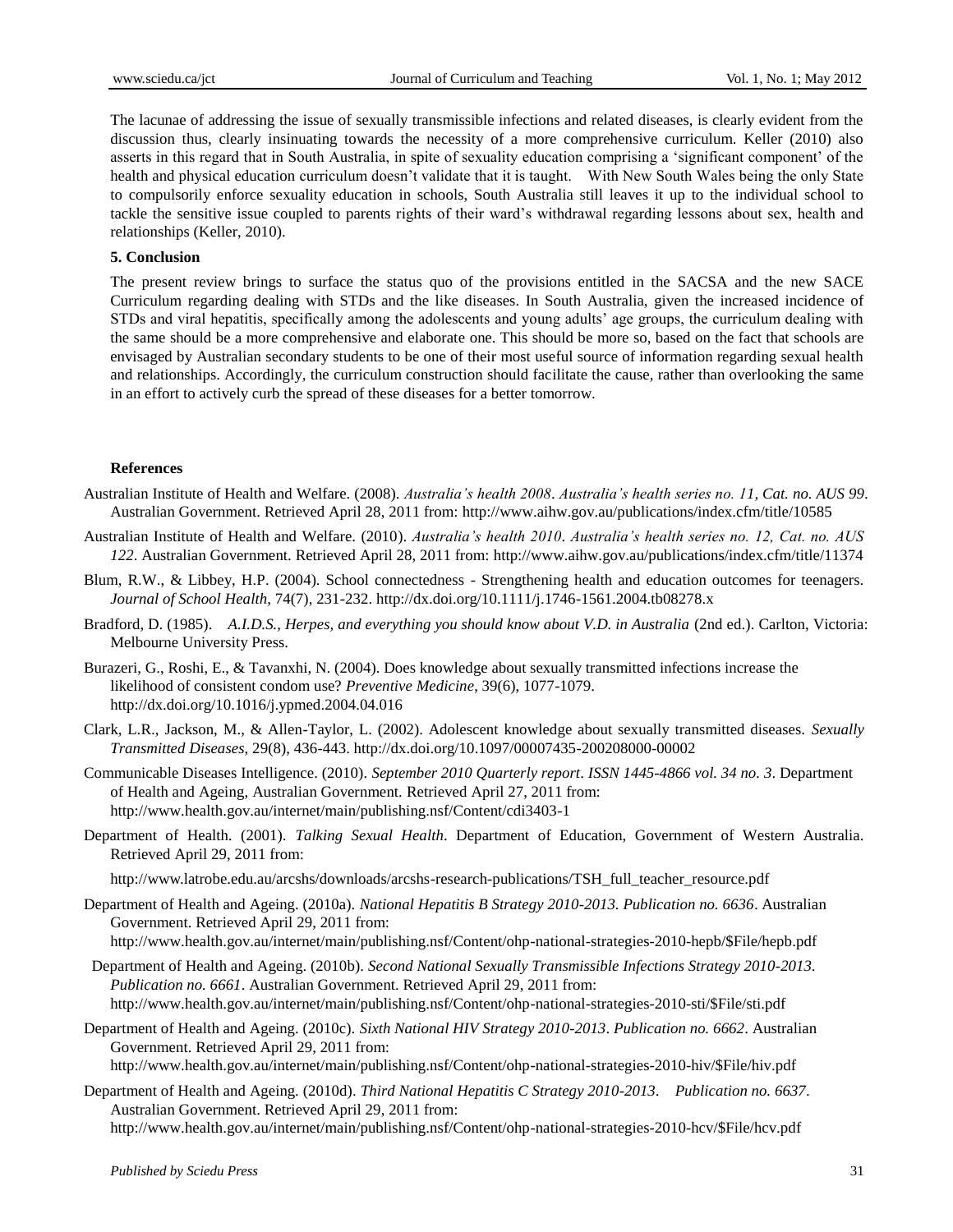- de Visser, R.O., Smith, A.M.A., Rissel, C.E., [Richters, J.](http://www.ncbi.nlm.nih.gov/pubmed?term=%22Richters%20J%22%5BAuthor%5D), & Grulich, A.E. (2003). Sex in Australia: Safer sex and condom use among a representative sample of adults. *Australian and New Zealand Journal of Public Health*, 27(2), 223-229. <http://dx.doi.org/10.1111/j.1467-842X.2003.tb00812.x>
- Fortenberry, J.D. (1997). Health care seeking behaviors related to sexually transmitted diseases among adolescents. *American Journal of Public Health*, 87(3), 417-420.<http://dx.doi.org/10.2105/AJPH.87.3.417>
- Gatehouse Project. (2008). *The Research, School-based research*. Royal Children"s Hospital Melbourne, Centre for Adolescent Health. Retrieved April 29, 2011 from: [http://www.rch.org.au/gatehouseproject/project/theresearch/index.cfm?doc\\_id=399#School\\_based\\_research](http://www.rch.org.au/gatehouseproject/project/theresearch/index.cfm?doc_id=399#School_based_research)
- Government of South Australia. (2001a). *General Introduction*, *Entire Framework- Including Languages* (*alphabetic*). South Australian Curriculum Standards and Accountability Framework, Department of Education and Children"s Services. Retrieved April 29, 2011 from: [http://www.sacsa.sa.edu.au/index\\_fsrc.asp?t=HOME](http://www.sacsa.sa.edu.au/index_fsrc.asp?t=HOME)
- Government of South Australia. (2001b). *Learning Area Overviews, Health and Physical Education*. South Australian Curriculum Standards and Accountability Framework, Department of Education and Children"s Services. Retrieved May 01, 2011 from: [http://www.sacsa.sa.edu.au/index\\_fsrc.asp?t=LA](http://www.sacsa.sa.edu.au/index_fsrc.asp?t=LA)
- Government of South Australia. (2009a). *About the Department*. Department of Education and Children"s Services. Retrieved April 29, 2011 from:<http://www.decs.sa.gov.au/portal/aboutdept.asp?group=Aboutdept&id=about>
- Government of South Australia. (2009b). *Curriculum & Learning*. South Australian Department of Education and Children"s Services. Retrieved April 29, 2011 from:<http://www.decs.sa.gov.au/>
- Government of South Australia. (2009c). *Frequently Asked Questions*. South Australian Certificate of Education, SACE Board of SA. Retrieved May 01, 2011 from:<http://www.sace.sa.edu.au/help/faqs>
- Government of South Australia. (2010a). *Health Subject Outline Summary*. South Australian Certificate of Education, SACE Board of SA. Retrieved May 01, 2011 from: <http://www.sace.sa.edu.au/subjects/stage-1/health-and-physical-education/health>
- Government of South Australia. (2010b). *Health 2011 Subject Outline: Stage 1 and Stage 2*. South Australian Certificate of Education, SACE Board of SA. Retrieved May 01, 2011 from: <http://www.sace.sa.edu.au/subjects/stage-2/health-and-physical-education/health>
- Government of South Australia. (2010c). *Stage 1 and Stage 2 Modified Subjects 2011*. South Australian Certificate of Education, SACE Board of SA. Retrieved May 01, 2011 from: <http://www.sace.sa.edu.au/the-sace/teachers-schools/modified-subjects>
- Grulich, A.E., de Visser, R.O., Smith, A.M.A., Rissel, C.E., & Richters, J. (2003a). Sex in Australia: Knowledge about sexually transmissible infections and blood-borne viruses in a representative sample of adults. *Australian and New Zealand Journal of Public Health*, 27(2), 230-233.
- Grulich, A.E., de Visser, R.O., Smith, A.M.A., Rissel, C.E., & Richters, J. (2003b). Sex in Australia: Injecting and sexual risk behaviour in a representative sample of adults. *Australian and New Zealand Journal of Public Health*, 27(2), 242-250.<http://dx.doi.org/10.1111/j.1467-842X.2003.tb00813.x>
- HIV/Hepatitis C Policy and Programs Communicable Disease Control Branch SA Health. (2009a). *Hepatitis C action plan 2009-*2012. *Dewey no. 616.3623099423*. Government of South Australia. Retrieved April 29, 2011 from: <http://www.publications.health.sa.gov.au/cdc/28/>
- HIV/Hepatitis C Policy and Programs Communicable Disease Control Branch SA Health. (2009b). *HIV action plan 2009-2012. Dewey no. 614.599392099423*. Government of South Australia. Retrieved April 29, 2011 from: <http://www.publications.health.sa.gov.au/cdc/29/>
- Holmes, K.K., Sparling, P.F., Stamm, W.E., Piot, P., Wasserheit, J.N., Corey, L., Cohen, M.S., & Watts, D.H. (eds.) (2008). *Sexually Transmitted Diseases* (4th ed.). New York: McGraw-Hill.
- Kahn, J.A., Goodman, E., Huang, B., Slap, G.B., & Emans, S.J. (2003). Predictors of Papanicolaou smear return in a hospital-based adolescent and young adult clinic. *Obstetrics & Gynecology*, 101(3), 490-499. [http://dx.doi.org/10.1016/S0029-7844\(02\)02592-9](http://dx.doi.org/10.1016/S0029-7844(02)02592-9)
- Keller, C. (2010). Getting the big picture on sex. *The Advertiser*, March 23. Retrieved April 27, 2011 from: <http://www.adelaidenow.com.au/news/in-depth/getting-the-big-picture-on-sex/story-e6frebvu-1225844164977>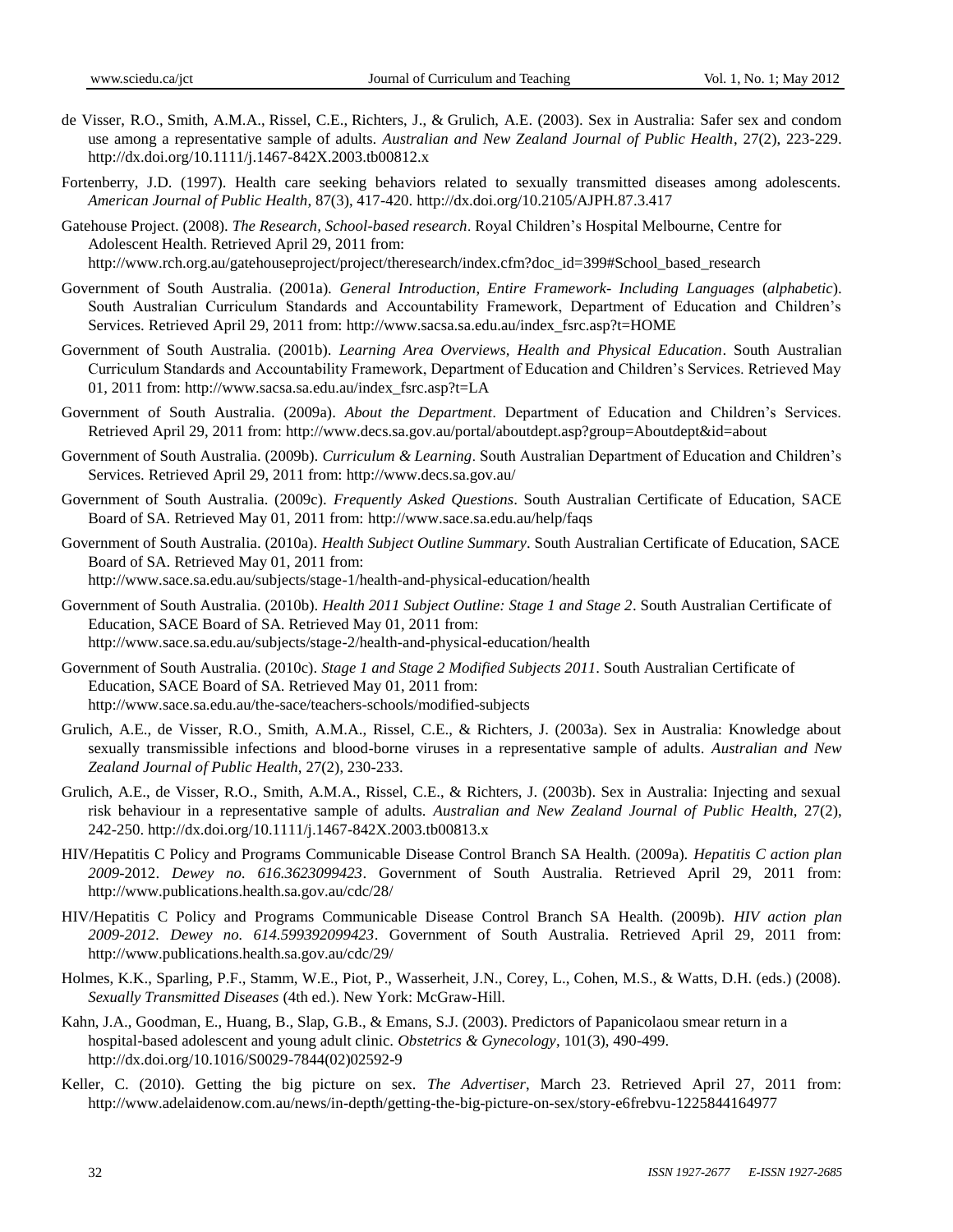- Libbey, H.P. (2004). Measuring student relationships to school: attachment, bonding, connectedness, and engagement. *Journal of School Health*, 74(7), 274-283[. http://dx.doi.org/10.1111/j.1746-1561.2004.tb08284.x](http://dx.doi.org/10.1111/j.1746-1561.2004.tb08284.x)
- National Centre in HIV Epidemiology and Clinical Research. (2010). *HIV, viral hepatitis and sexually transmissible infections in Australia Annual Surveillance Report 2010. ISSN 1838-5559*. Sydney: The University of New South Wales. Retrieved April 27, 2011 from:

[http://www.med.unsw.edu.au/nchecrweb.nsf/resources/SurvRep07/\\$file/ASR2010-rev1.pdf](http://www.med.unsw.edu.au/nchecrweb.nsf/resources/SurvRep07/$file/ASR2010-rev1.pdf)

- Resnick, M.D. (2000). Protective factors, resiliency, and healthy youth development*. Adolescent Medicine* (Philadelphia), 11(1), 157-165.
- Sexual Health & Family Planning Australia. (2010). *Sexual Health & Family Planning Australia Strategic Plan 2010-2013*. Retrieved April 29, 2011 from: [http://www.shfpa.org.au/images/stories/SHAFP\\_SPFinal.pdf](http://www.shfpa.org.au/images/stories/SHAFP_SPFinal.pdf)
- Sexually Transmitted Diseases Services. (2009). *Summary statistics of Sexually Transmitted Diseases in South Australia, 2008*. Royal Adelaide Hospital, Health SA. Retrieved April 28, 2011 from: [http://www.stdservices.on.net/stats/std\\_2008.htm](http://www.stdservices.on.net/stats/std_2008.htm)
- Sexually Transmitted Diseases Services. (2010). *April-June 2010 Quarterly Surveillance Report*. *ISSN 1328-0090 no. 56*. Government of South Australia, SA Health. Retrieved April 27, 2011 from: <http://www.stdservices.on.net/publications/pdf/qsr201002.pdf>
- Smith, A., Agius, P., Mitchell, A., Barrett, C., & Pitts, M. (2009). *Secondary Students and Sexual Health 2008: Results of the 4th National Survey of Australian Secondary Students, HIV/AIDS and Sexual Health. Monograph Series 70*. Melbourne: Australian Research Centre in Sex, Health & Society, La Trobe University.
- Stancombe Research & Planning P/L. (2009). *Final Quantitative Research Report: Measuring awareness and attitudes among young Australians towards STIs, including HIV/AIDS*. Australian Government Department of Health and Ageing. Retrieved April 28, 2011 from: <http://www.sti.health.gov.au/internet/sti/publishing.nsf/Content/research>
- World Health Organization. (2006). *Global strategy for the prevention and control of sexually transmitted infections: 2006-2015, Key messages*. Department of Reproductive Health and Research. Retrieved April 29, 2011 from: [http://whqlibdoc.who.int/hq/2006/WHO\\_RHR\\_06.10\\_eng.pdf](http://whqlibdoc.who.int/hq/2006/WHO_RHR_06.10_eng.pdf)
- World Health Organization. (2011). *Health topics*: *Adolescent health*. Retrieved April 28, 2011 from: [http://www.who.int/topics/adolescent\\_health/en/](http://www.who.int/topics/adolescent_health/en/)
- Yacobi, E., Tennant, C., Ferrante, J., Pal, N., & Roetzheim, R. (1999). University students" knowledge and awareness of HPV. *Preventive Medicine*, 28(6), 535-541.<http://dx.doi.org/10.1006/pmed.1999.0486>

Table 1. Compiled statistics for South Australia regarding HIV infection and AIDS in the period 2000-2009 (Source: NCHECR 2010: 33-53)

| South Australia                                                                                       |                                                                                                                        |      |      |      |      |                |      |      |    |                   |                       |
|-------------------------------------------------------------------------------------------------------|------------------------------------------------------------------------------------------------------------------------|------|------|------|------|----------------|------|------|----|-------------------|-----------------------|
| Newly diagnosed HIV infection by year                                                                 |                                                                                                                        |      |      |      |      |                |      |      |    |                   |                       |
| Year                                                                                                  | $\leq 00^{1}$                                                                                                          | 01   | 02   | 03   | 04   | 0 <sub>5</sub> | 06   | 07   | 08 | 09                | $Total1$ <sup>2</sup> |
|                                                                                                       | 751                                                                                                                    | 44   | 30   | 45   | 54   | 51             | 61   | 56   | 47 | 53                | 1,192                 |
|                                                                                                       | <sup>1</sup> Late HIV diagnosis for diagnoses in 2000 only. Total percentage with late HIV diagnosis in 2000–2009 only |      |      |      |      |                |      |      |    |                   |                       |
|                                                                                                       | <sup>2</sup> Not adjusted for multiple reporting                                                                       |      |      |      |      |                |      |      |    |                   |                       |
|                                                                                                       | Source: State/Territory health authorities, as cited in (NCHECR 2010 Table 1.1.1: 35)                                  |      |      |      |      |                |      |      |    |                   |                       |
|                                                                                                       |                                                                                                                        |      |      |      |      |                |      |      |    |                   |                       |
|                                                                                                       | Number of specimens tested for HIV antibody in public health laboratories, 2000–2009                                   |      |      |      |      |                |      |      |    |                   |                       |
| Year                                                                                                  | 2000                                                                                                                   | 2001 | 2002 | 2003 | 2004 | 2005           | 2006 | 2007 |    | 2008 <sup>1</sup> | 2009                  |
| 75,360<br>88,158<br>76,275<br>77.219<br>79,409<br>83,970<br>88,552<br>80,664<br>95.696<br>62,560      |                                                                                                                        |      |      |      |      |                |      |      |    |                   |                       |
| <sup>1</sup> Estimated number of specimens tested for HIV antibody, adjusted for incomplete reporting |                                                                                                                        |      |      |      |      |                |      |      |    |                   |                       |
|                                                                                                       | Source: National Serology Reference Laboratory, Australia, as cited in (NCHECR 2010 Table 1.1.7: 41)                   |      |      |      |      |                |      |      |    |                   |                       |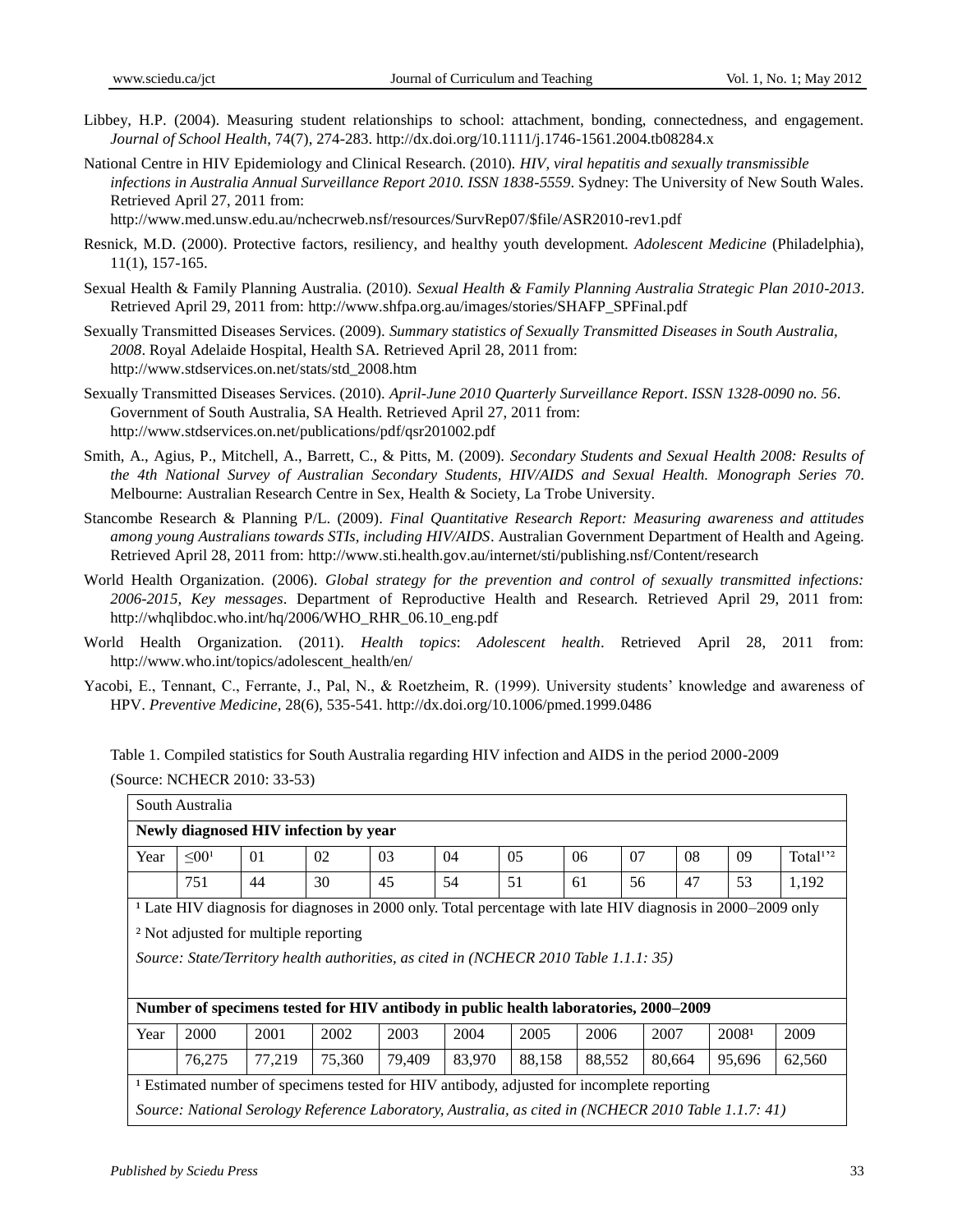| www.sciedu.ca/jct                                                                                             |                                           |          |                                                |                                                                   |              | Journal of Curriculum and Teaching                                                                                                                                                                                                                                                                        |                |         |                | Vol. 1, No. 1; May 2012 |                    |
|---------------------------------------------------------------------------------------------------------------|-------------------------------------------|----------|------------------------------------------------|-------------------------------------------------------------------|--------------|-----------------------------------------------------------------------------------------------------------------------------------------------------------------------------------------------------------------------------------------------------------------------------------------------------------|----------------|---------|----------------|-------------------------|--------------------|
|                                                                                                               |                                           |          |                                                |                                                                   |              | Newly acquired HIV infection <sup>1</sup> , 2000–2009, by year, by sex (M-Male, F-Female)                                                                                                                                                                                                                 |                |         |                |                         |                    |
| Year                                                                                                          | $00\,$                                    | 01       | 02                                             | 03                                                                | 04           | 05                                                                                                                                                                                                                                                                                                        | 06             | 07      | 08             | 09                      | Total              |
|                                                                                                               | $M - 6$                                   | $M - 10$ | $M - 6$                                        | $M - 15$                                                          | $M - 15$     | $M - 15$                                                                                                                                                                                                                                                                                                  | $M-17$         | $M - 7$ | $M - 6$        | $M - 6$                 | 103                |
|                                                                                                               | $F - 1$                                   | $F - 1$  | $F - 0$                                        | $F - 1$                                                           | $F - 1$      | $F - 0$                                                                                                                                                                                                                                                                                                   | $F - 0$        | $F - 0$ | $F - 1$        | $F - 0$                 | 5                  |
|                                                                                                               |                                           |          |                                                |                                                                   |              | Newly acquired HIV infection was defined as newly diagnosed HIV infection with a negative or indeterminate<br>HIV antibody test result, or a diagnosis of primary HIV infection within one year of HIV diagnosis<br>Source: State/Territory health authorities, as cited in (NCHECR 2010 Table 1.2.1: 42) |                |         |                |                         |                    |
|                                                                                                               | Number of AIDS cases by year <sup>1</sup> |          |                                                |                                                                   |              |                                                                                                                                                                                                                                                                                                           |                |         |                |                         |                    |
| Year                                                                                                          | $\leq 00^2$                               | 01       | 02                                             | 03                                                                | 04           | 05                                                                                                                                                                                                                                                                                                        | 06             | 07      | 08             | 09                      | Total <sup>1</sup> |
|                                                                                                               | 380                                       | 9        | 15                                             | 5                                                                 | 11           | 9                                                                                                                                                                                                                                                                                                         | 13             | 3       | 6              | 8                       | 459                |
| Year                                                                                                          | $\leq 00$                                 | 01       | Number of AIDS diagnoses by year and sex<br>02 | 03                                                                | 04           | 05                                                                                                                                                                                                                                                                                                        | 06             | 07      | 08             | 09                      | Total              |
|                                                                                                               |                                           |          |                                                |                                                                   |              |                                                                                                                                                                                                                                                                                                           |                |         |                |                         |                    |
|                                                                                                               | M-355                                     | $M - 6$  | $M - 13$                                       | $M - 5$                                                           | $M - 9$      | $M - 9$                                                                                                                                                                                                                                                                                                   | $M-12$         | $M - 3$ | $M - 6$        | $M - 8$                 | 426                |
|                                                                                                               | $F - 25$                                  | $F - 3$  | $F - 2$                                        | $F - 0$                                                           | $F - 1$      | $F - 0$                                                                                                                                                                                                                                                                                                   | $F-1$          | $F - 0$ | $F - 0$        | $F - 0$                 | 32                 |
| Year                                                                                                          | $\leq 00$                                 | 01       | 02                                             | Number of deaths following AIDS, by year of death and sex<br>03   | 04           | Source: State/Territory health authorities, as cited in (NCHECR 2010 Table 1.3.2: 45)<br>05                                                                                                                                                                                                               | 06             | 07      | 08             | 09                      | Total              |
|                                                                                                               | $M - 238$                                 | $M - 8$  | $M - 10$                                       | $M - 5$                                                           | $M - 11$     | $M - 2$                                                                                                                                                                                                                                                                                                   | $M-5$          | $M - 1$ | $M - 0$        | $M - 0$                 | 280                |
|                                                                                                               | $F-16$                                    | $F - 0$  | $F - 2$                                        | $F - 2$                                                           | $F - 0$      | $F - 0$<br>Source: State/Territory health authorities, as cited in (NCHECR 2010 Table 1.3.4: 47)<br>Number and population rate <sup>1</sup> of perinatal exposure to HIV among children, 2000–2009                                                                                                        | $F-0$          | $F - 0$ | $F - 0$        | $F - 0$                 | 20                 |
| Year                                                                                                          | 2000-2001                                 |          | 2002-2003                                      |                                                                   | 2004-2005    |                                                                                                                                                                                                                                                                                                           | 2006-2007      |         |                | 2008-2009               |                    |
|                                                                                                               | Number                                    | Rate     | Number                                         | Rate                                                              | Number       | Rate                                                                                                                                                                                                                                                                                                      | Number         | Rate    |                | Number                  | Rate               |
|                                                                                                               | $\mathbf{1}$                              | 2.8      | $\overline{2}$                                 | 5.7                                                               | $\mathbf{1}$ | 2.9                                                                                                                                                                                                                                                                                                       | $\overline{4}$ | 10.5    | $\overline{4}$ |                         | 9.9                |
| Source: Australian Paediatric Surveillance Unit; State/Territory health authorities, as cited in (NCHECR 2010 |                                           |          |                                                | and year from Births, Australia (Australian Bureau of Statistics) |              | Average annual rate of perinatal HIV exposure per 100,000 livebirths. Number of livebirths by State/Territory                                                                                                                                                                                             |                |         |                |                         |                    |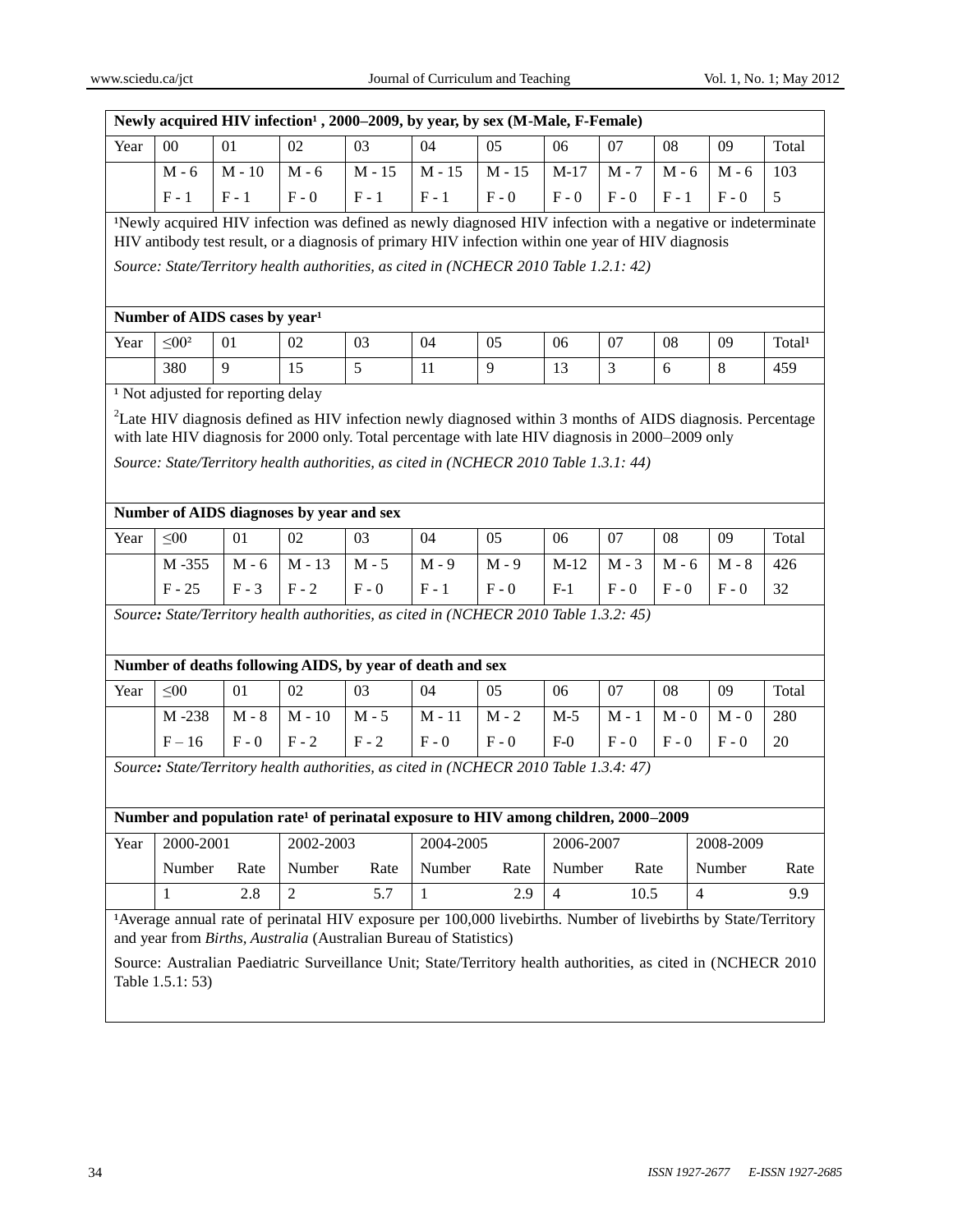# Table 2: Compiled statistics for South Australia regarding viral hepatitis (A, B, C, D) in the period 2005-2009

|                                                                                                                                                                                                                                                                                   | (Source: NCHECR 2010: 59-67) |                   |                          |                   |                          |                   |                          |                   |                          |                                                |
|-----------------------------------------------------------------------------------------------------------------------------------------------------------------------------------------------------------------------------------------------------------------------------------|------------------------------|-------------------|--------------------------|-------------------|--------------------------|-------------------|--------------------------|-------------------|--------------------------|------------------------------------------------|
| South Australia                                                                                                                                                                                                                                                                   |                              |                   |                          |                   |                          |                   |                          |                   |                          |                                                |
| Number and rate of diagnosis of hepatitis A infection, 2005-2009                                                                                                                                                                                                                  |                              |                   |                          |                   |                          |                   |                          |                   |                          |                                                |
| Year                                                                                                                                                                                                                                                                              | 2005                         |                   | 2006                     |                   | 2007                     |                   | 2008                     |                   | 2009                     |                                                |
|                                                                                                                                                                                                                                                                                   | Number                       | Rate <sup>1</sup> | Number                   | Rate <sup>1</sup> | Number                   | Rate <sup>1</sup> | Number                   | Rate <sup>1</sup> | Number                   | Rate <sup>1</sup>                              |
|                                                                                                                                                                                                                                                                                   | 10                           | 0.7               | 8                        | 0.5               | 5                        | 0.3               | 20                       | 1.3               | 59                       | 3.7                                            |
| <sup>1</sup> Age standardised rate per 100,000 population. Population estimates by State/Territory and year from<br>Australian Demographic Statistics (Australian Bureau of Statistics)                                                                                           |                              |                   |                          |                   |                          |                   |                          |                   |                          |                                                |
| Source: National Notifiable Diseases Surveillance System, as cited in (NCHECR 2010 Table 2.1.1:59)<br>Number and rate of diagnosis of hepatitis B infection, 2005-2009                                                                                                            |                              |                   |                          |                   |                          |                   |                          |                   |                          |                                                |
|                                                                                                                                                                                                                                                                                   |                              |                   | 2006                     |                   |                          |                   |                          |                   |                          |                                                |
| Year                                                                                                                                                                                                                                                                              | 2005                         |                   |                          |                   | 2007                     |                   | 2008                     |                   | 2009                     |                                                |
|                                                                                                                                                                                                                                                                                   | Number                       | Rate <sup>1</sup> | Number                   | Rate <sup>1</sup> | Number                   | Rate <sup>1</sup> | Number                   | Rate <sup>1</sup> | Number Rate <sup>1</sup> |                                                |
|                                                                                                                                                                                                                                                                                   | 333                          | 21.8              | 322                      | 20.9              | 518                      | 33.1              | 430                      | 27.2              | 456                      | 28.4                                           |
| Age standardised rate per 100,000 population. Population estimates by State/Territory and year from Australian<br>Demographic Statistics (Australian Bureau of Statistics)<br>Source: National Notifiable Diseases Surveillance System, as cited in (NCHECR 2010 Table 2.1.3: 60) |                              |                   |                          |                   |                          |                   |                          |                   |                          |                                                |
| Number and rate of diagnosis of newly acquired hepatitis B infection, 2005-2009                                                                                                                                                                                                   |                              |                   |                          |                   |                          |                   |                          |                   |                          |                                                |
| Year                                                                                                                                                                                                                                                                              | 2005                         |                   | 2006                     |                   | 2007                     |                   | 2008                     |                   | 2009                     |                                                |
|                                                                                                                                                                                                                                                                                   |                              |                   |                          |                   |                          |                   |                          |                   |                          |                                                |
|                                                                                                                                                                                                                                                                                   | Number                       | Rate <sup>1</sup> | Number Rate <sup>1</sup> |                   | Number Rate <sup>1</sup> |                   | Number Rate <sup>1</sup> |                   | Number                   |                                                |
|                                                                                                                                                                                                                                                                                   | 8                            | 0.5               | $\overline{7}$           | 0.5               | 12                       | 0.8               | 11                       | 0.7               | 9                        | 0.5                                            |
| Age standardised rate per 100,000 population. Population estimates by State/Territory and year from Australian                                                                                                                                                                    |                              |                   |                          |                   |                          |                   |                          |                   |                          |                                                |
| Source: National Notifiable Diseases Surveillance System, as cited in (NCHECR 2010 Table 2.1.5:61)                                                                                                                                                                                |                              |                   |                          |                   |                          |                   |                          |                   |                          |                                                |
|                                                                                                                                                                                                                                                                                   | 2005                         |                   | 2006                     |                   | 2007                     |                   | 2008                     |                   | 2009                     |                                                |
|                                                                                                                                                                                                                                                                                   | Number                       | Rate <sup>1</sup> | Number                   | Rate <sup>1</sup> | Number                   | Rate <sup>1</sup> | Number                   | Rate <sup>1</sup> | Number                   |                                                |
| Demographic Statistics (Australian Bureau of Statistics)<br>Number and rate of diagnosis of hepatitis C infection, 2005-2009<br>Year                                                                                                                                              | 625                          | 40.8              | 589                      | 38.1              | 628                      | 40.3              | 584                      | 37.0              | 548                      |                                                |
| Age standardised rate per 100 000 population. Population estimates by State/Territory and year from Australian<br>Demographic Statistics (Australian Bureau of Statistics)<br>Source: National Notifiable Diseases Surveillance System, as cited in (NCHECR 2010 Table 2.1.9:64)  |                              |                   |                          |                   |                          |                   |                          |                   |                          |                                                |
|                                                                                                                                                                                                                                                                                   |                              |                   |                          |                   |                          |                   |                          |                   |                          |                                                |
|                                                                                                                                                                                                                                                                                   | 2005                         |                   | 2006                     |                   | 2007                     |                   | 2008                     |                   | 2009                     |                                                |
| Number of diagnoses of newly acquired hepatitis C infection, 2005-2009<br>Year                                                                                                                                                                                                    | 53                           |                   | 55                       |                   | 48                       |                   | 43                       |                   | 45                       |                                                |
| Source: National Notifiable Diseases Surveillance System, as cited in (NCHECR 2010 Table 2.1.11:64)                                                                                                                                                                               |                              |                   |                          |                   |                          |                   |                          |                   |                          |                                                |
|                                                                                                                                                                                                                                                                                   |                              |                   |                          |                   |                          |                   |                          |                   |                          |                                                |
| Number of diagnoses of hepatitis D infection, 2005-2009<br>Year                                                                                                                                                                                                                   | 2005                         |                   | 2006                     |                   | 2007                     |                   | 2008                     |                   | 2009                     | Rate <sup>1</sup><br>Rate <sup>1</sup><br>34.6 |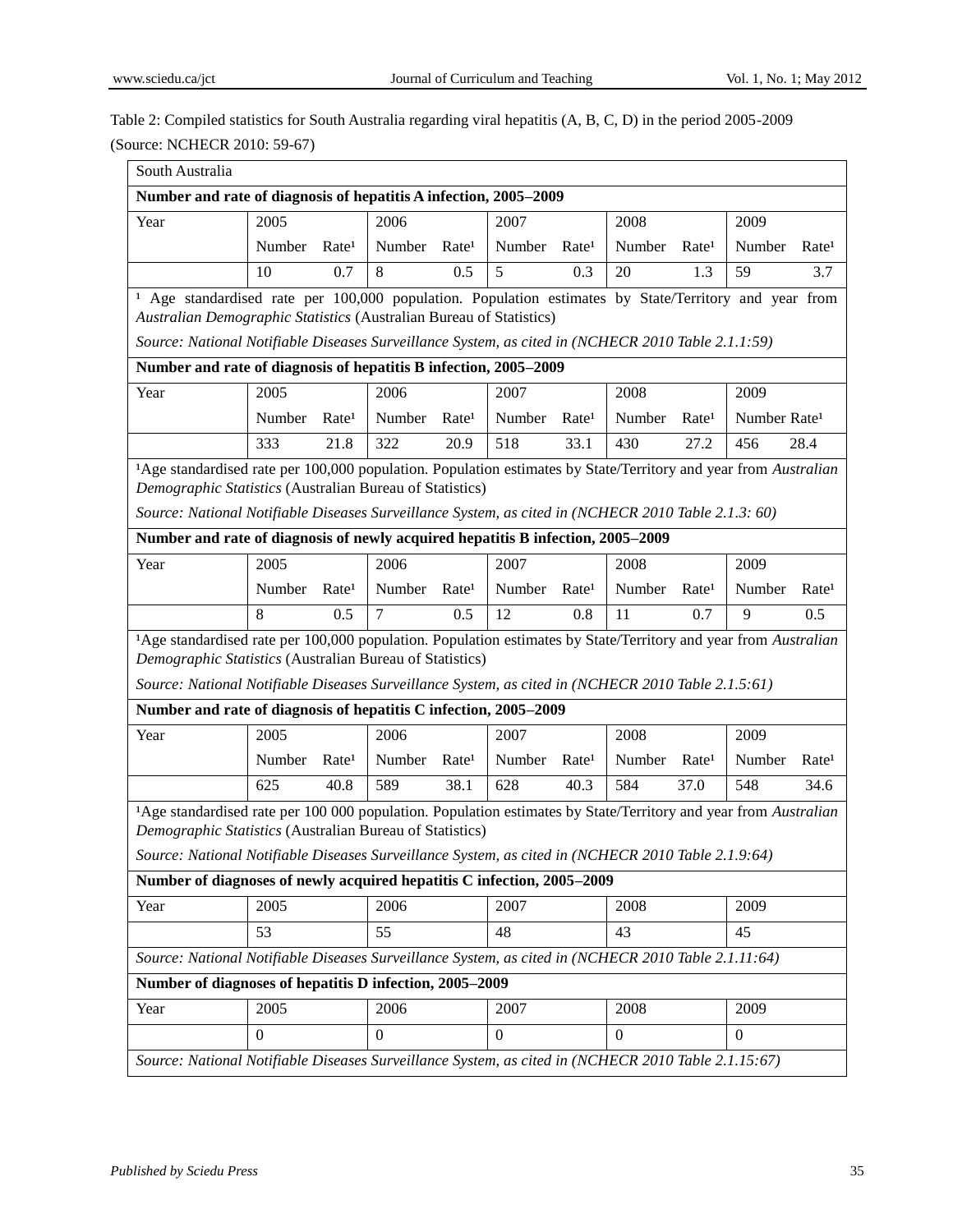Table 3: Compiled statistics for South Australia regarding sexually transmissible infections (chlamydia, donovanosis, gonorrhoea and infectious syphilis) in the period 2005-2009 (Source: NCHECR 2010: 75-77)

| South Australia                                                                                                                                                                                                                                                                   |                                                                                                                                                                                          |                   |          |                   |                          |                   |                          |                   |          |                   |
|-----------------------------------------------------------------------------------------------------------------------------------------------------------------------------------------------------------------------------------------------------------------------------------|------------------------------------------------------------------------------------------------------------------------------------------------------------------------------------------|-------------------|----------|-------------------|--------------------------|-------------------|--------------------------|-------------------|----------|-------------------|
| Number and rate of diagnosis of chlamydia, 2005-2009                                                                                                                                                                                                                              |                                                                                                                                                                                          |                   |          |                   |                          |                   |                          |                   |          |                   |
| Year                                                                                                                                                                                                                                                                              | 2005                                                                                                                                                                                     |                   | 2006     |                   | 2007                     |                   | 2008                     |                   | 2009     |                   |
|                                                                                                                                                                                                                                                                                   | Number Rate <sup>1</sup>                                                                                                                                                                 |                   | Number   | Rate <sup>1</sup> | Number Rate <sup>1</sup> |                   | Number Rate <sup>1</sup> |                   | Number   | Rate <sup>1</sup> |
|                                                                                                                                                                                                                                                                                   | 2,706                                                                                                                                                                                    | 177.3             | 3,125    | 202.0             | 3,466                    | 220.9             | 3,652                    | 229.5             | 3,757    | 232.1             |
| Age standardised rate per 100,000 population. Population estimates by State/Territory and year from Australian<br>Demographic Statistics (Australian Bureau of Statistics)                                                                                                        |                                                                                                                                                                                          |                   |          |                   |                          |                   |                          |                   |          |                   |
| Source: National Notifiable Diseases Surveillance System, as cited in (NCHECR 2010 Table 3.1.1: 75)                                                                                                                                                                               |                                                                                                                                                                                          |                   |          |                   |                          |                   |                          |                   |          |                   |
| Number of diagnoses of donovanosis 3, 2005-2009                                                                                                                                                                                                                                   |                                                                                                                                                                                          |                   |          |                   |                          |                   |                          |                   |          |                   |
| Year                                                                                                                                                                                                                                                                              | 2005                                                                                                                                                                                     |                   | 2006     |                   | 2007                     |                   | 2008                     |                   | 2009     |                   |
|                                                                                                                                                                                                                                                                                   | $\Omega$                                                                                                                                                                                 |                   | $\theta$ |                   | $\Omega$                 |                   | $\Omega$                 |                   | $\Omega$ |                   |
|                                                                                                                                                                                                                                                                                   | over the period 2005-2009<br>Source: National Notifiable Diseases Surveillance System, as cited in (NCHECR 2010 Table 3.1.3:75)<br>Number and rate of diagnosis of gonorrhoea, 2005-2009 |                   |          |                   |                          |                   |                          |                   |          |                   |
| Year                                                                                                                                                                                                                                                                              | 2005                                                                                                                                                                                     |                   | 2006     |                   | 2007                     |                   | 2008                     |                   | 2009     |                   |
|                                                                                                                                                                                                                                                                                   | Number                                                                                                                                                                                   | Rate <sup>1</sup> | Number   | Rate <sup>1</sup> | Number                   | Rate <sup>1</sup> | Number Rate <sup>1</sup> |                   | Number   | Rate <sup>1</sup> |
|                                                                                                                                                                                                                                                                                   | 399                                                                                                                                                                                      | 26.2              | 497      | 32.2              | 429                      | 27.6              | 493                      | 31.5              | 399      | 25.1              |
| Age standardised rate per 100,000 population. Population estimates by State/Territory and year from Australian<br>Demographic Statistics (Australian Bureau of Statistics)<br>Source: National Notifiable Diseases Surveillance System, as cited in (NCHECR 2010 Table 3.1.5: 76) |                                                                                                                                                                                          |                   |          |                   |                          |                   |                          |                   |          |                   |
| Number and rate of diagnosis of infectious syphilis, 2005-2009                                                                                                                                                                                                                    |                                                                                                                                                                                          |                   |          |                   |                          |                   |                          |                   |          |                   |
| Year                                                                                                                                                                                                                                                                              | 2005                                                                                                                                                                                     |                   | 2006     |                   | 2007                     |                   | 2008                     |                   | 2009     |                   |
|                                                                                                                                                                                                                                                                                   | Number                                                                                                                                                                                   | Rate <sup>1</sup> | Number   | Rate <sup>1</sup> | Number                   | Rate <sup>1</sup> | Number                   | Rate <sup>1</sup> | Number   | Rate <sup>1</sup> |
|                                                                                                                                                                                                                                                                                   | 18                                                                                                                                                                                       | 1.2               | 46       | 3.0               | 49                       | 3.2               | 49                       | 3.1               | 53       | 3.3               |
| Age standardised rate per 100,000 population. Population estimates by State/Territory and year from Australian<br>Demographic Statistics (Australian Bureau of Statistics)<br>Source: National Notifiable Diseases Surveillance System, as cited in (NCHECR 2010 Table 3.1.7: 77) |                                                                                                                                                                                          |                   |          |                   |                          |                   |                          |                   |          |                   |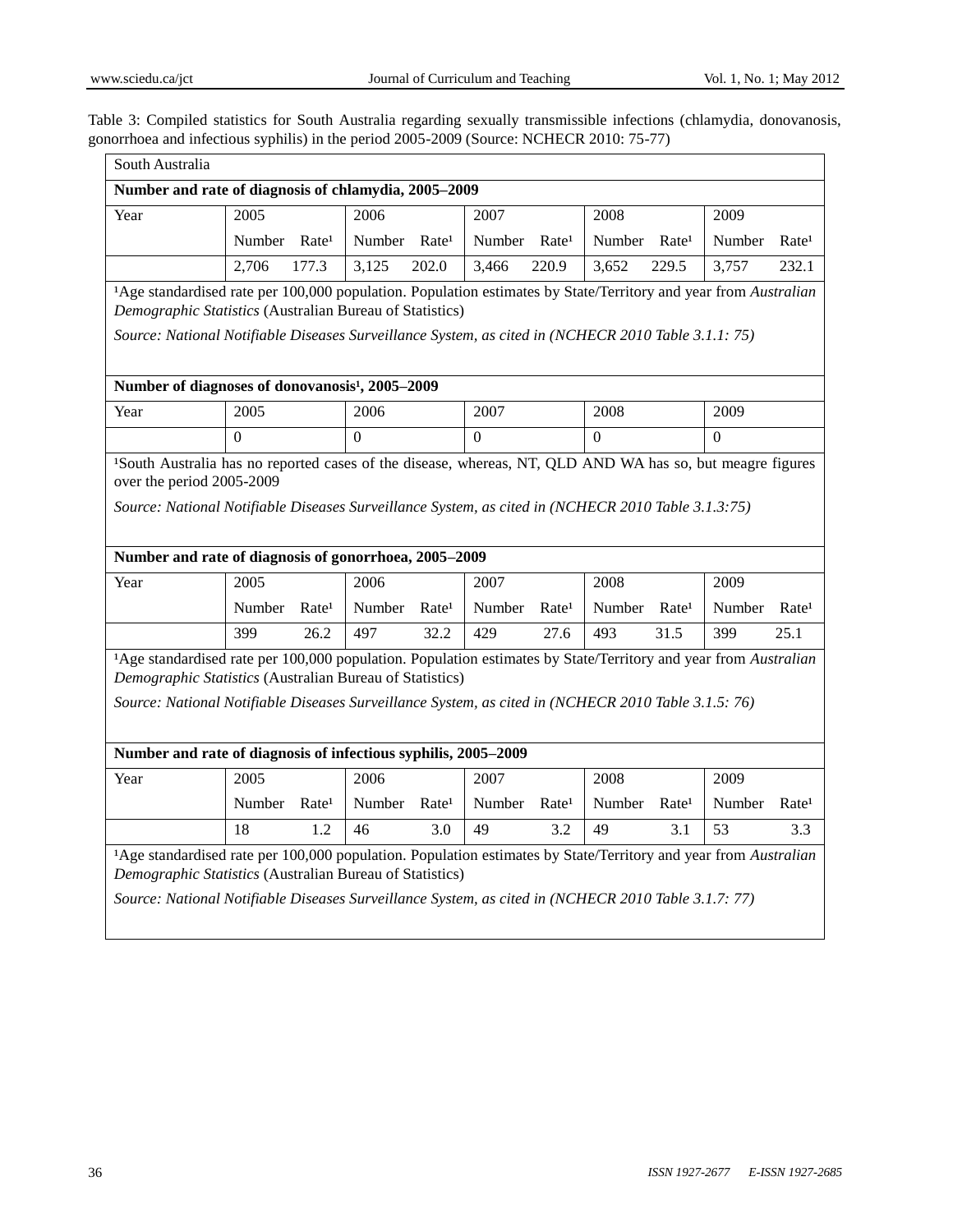|                                                               |  |  | Table 4: HIV infection in males in South Australia, 01/04/09-30/06/09, 01/04/10-30/06/10 and year to date. Case |  |  |  |
|---------------------------------------------------------------|--|--|-----------------------------------------------------------------------------------------------------------------|--|--|--|
| category by age at diagnosis (Source: STDS 2010 Table 1.3: 5) |  |  |                                                                                                                 |  |  |  |

|                                    |                | 01/04/09-30/06/09 |         |     | 01/04/10-30/06/10 |         | Year to date |       |                |
|------------------------------------|----------------|-------------------|---------|-----|-------------------|---------|--------------|-------|----------------|
|                                    | Age            | group             | (years) | Age | group             | (years) | Age          | group | (years)        |
| Case category                      | <25            | 25-39             | >40     | <25 | $25 - 39$         | >40     | <25          | 25-39 | >40            |
| Newly acquired <sup>1</sup>        |                |                   |         |     |                   |         |              |       |                |
| Greater than 12 mths <sup>2</sup>  |                |                   |         |     | 3                 |         |              |       |                |
| Uncertain duration <sup>3</sup>    |                | ∍                 | 2       |     |                   | 3       |              |       | 3              |
| Known positive $(0/\text{seas})^*$ |                |                   |         |     |                   |         |              |       | $\overline{2}$ |
| Total                              | $\mathfrak{D}$ |                   | 3       |     | 4                 | 6       |              | 13    | 8              |

Incident case - negative serology or diagnosed seroconversion illness in the preceding 12 months

Infection likely to be greater than 12 months - risk behaviour confined to more than 12 months ago or diagnosed seroconversion illness more than 12 months ago

³Uncertain duration- tested for the first time this year and no seroconversion illness or AIDS defining illness present

\*Aware of HIV infection on entry to Australia

Table 5: Genital Chlamydial infection in South Australia, 01/04/09-30/06/09, 01/04/10-30/06/10 and year to date. Age group by sex (Source: STDS 2010 Table 2.1: 8)

| Age       | 01/04/09-30/06/09 |        |       | 01/04/10-30/06/10 |        |       | Year to date |        |       |
|-----------|-------------------|--------|-------|-------------------|--------|-------|--------------|--------|-------|
| Group     | Male              | Female | Total | Male              | Female | Total | Male         | Female | Total |
| $10-14$   | $\overline{4}$    | 3      | 7     | 1                 | 11     | 12    | $\mathbf{1}$ | 13     | 14    |
| $15-19$   | 63                | 181    | 244   | 79                | 205    | 284   | 149          | 416    | 565   |
| $20 - 24$ | 171               | 289    | 460   | 181               | 235    | 416   | 344          | 489    | 833   |
| $25-29$   | 103               | 98     | 201   | 88                | 95     | 183   | 200          | 198    | 398   |
| $30 - 34$ | 51                | 45     | 96    | 49                | 42     | 91    | 98           | 76     | 174   |
| 35-39     | 21                | 9      | 30    | 32                | 30     | 62    | 56           | 57     | 113   |
| $40 - 44$ | 16                | 12     | 28    | 21                | 13     | 34    | 45           | 30     | 75    |
| 45-49     | 12                | 3      | 15    | 14                | 6      | 20    | 25           | 16     | 51    |
| $\geq 50$ | 18                | 8      | 26    | 8                 | 13     | 21    | 25           | 18     | 43    |
| Total     | 459               | 648    | 1107  | 650               | 650    | 1123  | 943          | 1313   | 2256  |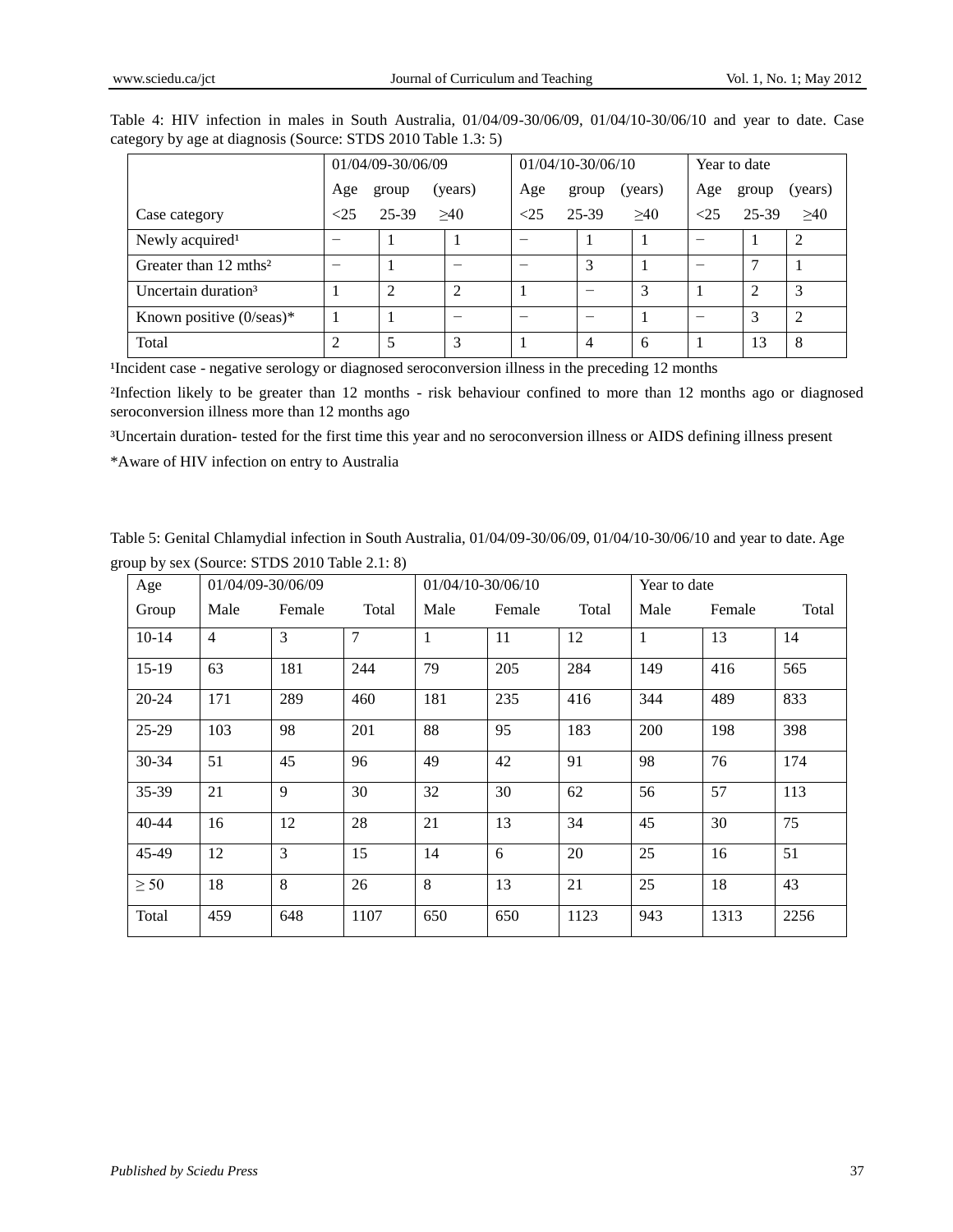| Age       | 01/04/09-30/06/09 |                |                | 01/04/10-30/06/10 |                          |                | Year to date |                          |              |
|-----------|-------------------|----------------|----------------|-------------------|--------------------------|----------------|--------------|--------------------------|--------------|
| Group     | Male              | Female         | Total          | Male              | Female                   | Total          | Male         | Female                   | Total        |
| $10-14$   | -                 | $\overline{2}$ | $\overline{2}$ | $\mathbf{1}$      | $\overline{\phantom{0}}$ | $\mathbf{1}$   | 1            | $\overline{\phantom{0}}$ | $\mathbf{1}$ |
| $15-19$   | 16                | 23             | 39             | 13                | 13                       | 26             | 17           | 21                       | 38           |
| $20 - 24$ | 15                | 14             | 29             | 22                | 14                       | 36             | 45           | 19                       | 64           |
| $25-29$   | 9                 | 11             | 20             | 28                | 15                       | 43             | 45           | 18                       | 63           |
| 30-34     | 11                | 12             | 23             | 12                | 5                        | 17             | 21           | 9                        | 30           |
| 35-39     | 6                 | 6              | 12             | 8                 | $\overline{2}$           | 10             | 12           | 5                        | 17           |
| $40 - 44$ | $\mathbf{1}$      | 3              | $\overline{4}$ | 8                 | 6                        | 14             | 14           | 9                        | 23           |
| 45-49     | $\overline{3}$    | $\mathbf{1}$   | $\overline{4}$ | $\overline{2}$    | $\mathbf{1}$             | 3              | 8            | 1                        | 9            |
| $\geq 50$ | 3                 | $\overline{2}$ | 5              | $\overline{4}$    | $\overline{\phantom{0}}$ | $\overline{4}$ | 11           | $\overline{\phantom{0}}$ | 11           |
| Total     | 64                | 74             | 138            | 98                | 56                       | 154            | 174          | 82                       | 256          |

Table 6: Gonococcal infection detected in South Australia, 01/04/09-30/06/09, 01/04/10-30/06/10 and year to date. Age group by sex (Source: STDS 2010 Table 3.1: 11)

Table 7: Syphilis infection in South Australia, 01/01/09-30/06/09 and 01/01/10-30/06/10. Age group by sex (Source: STDS 2010 Table 4.2: 13)

| Age       | 01/01/09-30/06/09 |        |                | 01/01/10-30/06/10 |                |       |
|-----------|-------------------|--------|----------------|-------------------|----------------|-------|
| Group     | Male              | Female | Total          | Male              | Female         | Total |
| $20 - 24$ | 5                 |        | 6              | $\overline{2}$    | -              | 2     |
| 25-29     | $\overline{4}$    |        | $\overline{4}$ |                   | –              |       |
| 30-34     | $\overline{4}$    |        | $\overline{4}$ | 3                 | –              | 3     |
| 35-39     | 1                 | -      | 1              |                   |                |       |
| 40-44     | $\overline{2}$    | -      | 2              |                   | –              | -     |
| 45-49     |                   | -      | 1              |                   |                |       |
| 50-54     | $\overline{4}$    |        | $\overline{4}$ |                   | –              |       |
| 55-59     | 1                 | -      | 1              |                   | –              | -     |
| $\geq 60$ | -                 | -      |                |                   | -              | -     |
| Total     | 22                |        | 23             | 6                 | $\overline{c}$ | 8     |

Table 8: Summary statistics of Sexually Transmitted Diseases in South Australia, 2008 (Source: STDS 2009)

| Diagnoses             | Male           | Female | Total |
|-----------------------|----------------|--------|-------|
| Warts                 | 979            | 345    | 1324  |
| Molluscum contagiosum | 181            | 88     | 269   |
| <b>Herpes</b>         | 126            | 99     | 225   |
| Bacterial vaginitis   | Not Applicable | 246    | 246   |
| Candida vaginitis     | Not Applicable | 201    | 201   |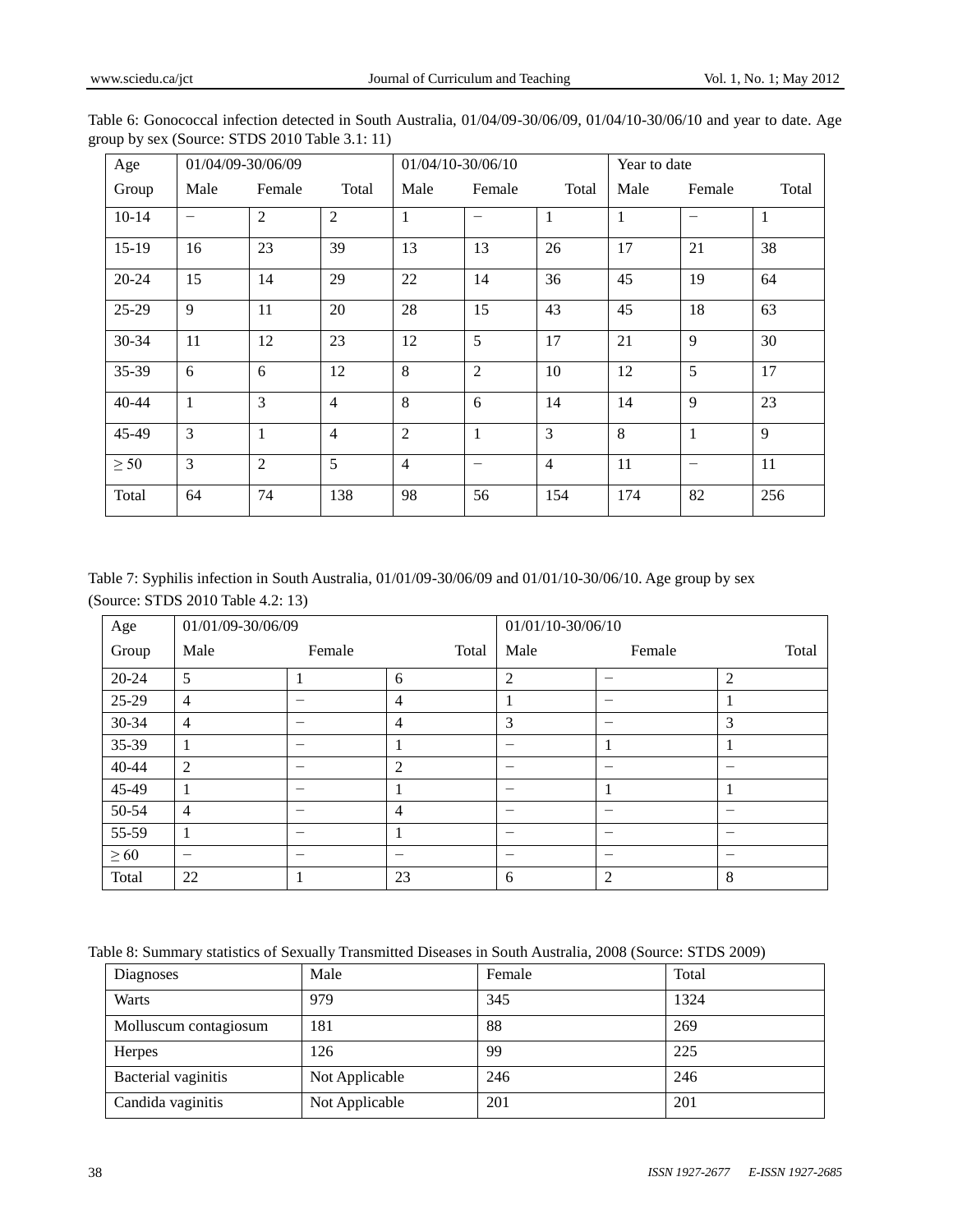| <b>EARLY YEARS BAND</b>                                                                                                                                                                                                                                                             |                                                                                                                                                                                                                                                                                                                                              |                                                                                                                                                                                                                                                                                                        |                                                                                                                                                                                                                                                                                                                                                 |
|-------------------------------------------------------------------------------------------------------------------------------------------------------------------------------------------------------------------------------------------------------------------------------------|----------------------------------------------------------------------------------------------------------------------------------------------------------------------------------------------------------------------------------------------------------------------------------------------------------------------------------------------|--------------------------------------------------------------------------------------------------------------------------------------------------------------------------------------------------------------------------------------------------------------------------------------------------------|-------------------------------------------------------------------------------------------------------------------------------------------------------------------------------------------------------------------------------------------------------------------------------------------------------------------------------------------------|
| $(R-2)$                                                                                                                                                                                                                                                                             |                                                                                                                                                                                                                                                                                                                                              |                                                                                                                                                                                                                                                                                                        |                                                                                                                                                                                                                                                                                                                                                 |
| The R-2 Key Ideas build                                                                                                                                                                                                                                                             | <b>PRIMARY</b>                                                                                                                                                                                                                                                                                                                               | <b>MIDDLE</b>                                                                                                                                                                                                                                                                                          | <b>SENIOR</b>                                                                                                                                                                                                                                                                                                                                   |
| upon the Birth-Age 5 Key                                                                                                                                                                                                                                                            | <b>YEARS</b>                                                                                                                                                                                                                                                                                                                                 | <b>YEARS</b>                                                                                                                                                                                                                                                                                           | <b>YEARS</b>                                                                                                                                                                                                                                                                                                                                    |
| Ideas.<br>Together they make up                                                                                                                                                                                                                                                     | <b>BAND</b>                                                                                                                                                                                                                                                                                                                                  | <b>BAND</b>                                                                                                                                                                                                                                                                                            | <b>BAND</b>                                                                                                                                                                                                                                                                                                                                     |
| the Scope in the Early                                                                                                                                                                                                                                                              |                                                                                                                                                                                                                                                                                                                                              |                                                                                                                                                                                                                                                                                                        |                                                                                                                                                                                                                                                                                                                                                 |
| Years Band.                                                                                                                                                                                                                                                                         |                                                                                                                                                                                                                                                                                                                                              |                                                                                                                                                                                                                                                                                                        |                                                                                                                                                                                                                                                                                                                                                 |
|                                                                                                                                                                                                                                                                                     | <b>Strand: HEALTH OF INDIVIDUALS AND COMMUNITIES</b>                                                                                                                                                                                                                                                                                         |                                                                                                                                                                                                                                                                                                        |                                                                                                                                                                                                                                                                                                                                                 |
| Children conceptualise<br>that there are many<br>dimensions to health,<br>appreciating what it<br>means to be healthy and<br>understanding that health<br>involves an<br>interdependence between<br>the individual and<br>communities. [F] [Id] [In]<br>[KC1]                       | <b>Students accept</b><br>increasing responsibility<br>for their future<br>wellbeing and analyse<br>factors that support or<br>present risks to their<br>health and that of their<br>families, friends and<br>communities. [F] [In]<br>[KC1]                                                                                                 | <b>Students consider the</b><br>range of influences on<br>their health associated<br>with increasing freedom<br>of choice, critically<br>examine information<br>available about those<br>choices, and devise<br>personal and<br>community strategies<br>based on them. [F] [In]<br>[T] $[KC1]$ $[KC6]$ | Students analyse,<br>evaluate and report on a<br>range of influences on<br>health, including<br>economic, cultural and<br>political influences, and<br>develop skills to apply in<br>a range of lifestyle<br>choices. [F] [In] [T]<br>[KC1] [KC2]                                                                                               |
| <b>Children identify safe</b><br>and unsafe situations in<br>homes, school, work and<br>community<br>environments. They<br>explore rules and<br>behaviours and develop<br>skills to help themselves<br>and others to remain safe<br>and healthy. $[In]$ $[T]$ $[K]$<br>$C1$ ] [KC6] | <b>Students identify</b><br>potential hazards or<br>threats to their health<br>and safety and devise<br>plans for acting to<br>protect themselves and<br>their communities. [F]<br>[Id] $[In]$ [KC3]                                                                                                                                         | Students learn to assess<br>and build their<br>understandings of skills<br>to effectively manage<br>risky and challenging<br>situations for<br>themselves and others.<br>[In] $[T]$ [KC6]                                                                                                              | Students examine the<br>long-term effects of<br>their behaviour on their<br>health and safety. They<br>plan and develop<br>strategies and practices<br>to assist them to take<br>personal, social and<br>working responsibility<br>for their health and<br>safety as they take risks<br>with increasing<br>freedom. [F] [Id] [T]<br>[KC1] [KC3] |
| Children collect, organise<br>and use information about<br>the types of food that<br>comprise a healthy diet<br>and identify skills for safe<br>handling and preparation<br>of food. $[In]$ $[T]$ $[KC1]$                                                                           | Students read and<br>interpret information<br>about food selection in<br>relation to sound dietary<br>practice. They analyse<br>their own meals, consider<br>factors that influence<br>food choice and develop<br>skills to prepare a variety<br>of foods which are<br>physiologically and<br>environmentally healthy.<br>[Id] [T] [C] [KC1] | Students increase their<br>knowledge of and skills<br>for healthy dietary<br>practice. They research<br>and critically analyse<br>information, including<br>online, on food choice,<br>and identify the influence<br>of peers and the media on<br>nutritional choices. [Id]<br>$[T]$ $[C]$ $[KC1]$     | Students evaluate the<br>latest scientific research<br>on diet and diet-related<br>diseases for different<br>stages of the life span,<br>and develop skills to<br>prepare healthy food<br>suitable for people at the<br>different stages of life.<br>$[F]$ [T] $[C]$ [KC1]                                                                      |

Table 9: Scope: Key Ideas Overview, Health and Physical Education, SACSA Framework (Source: Government of South Australia 2001b)